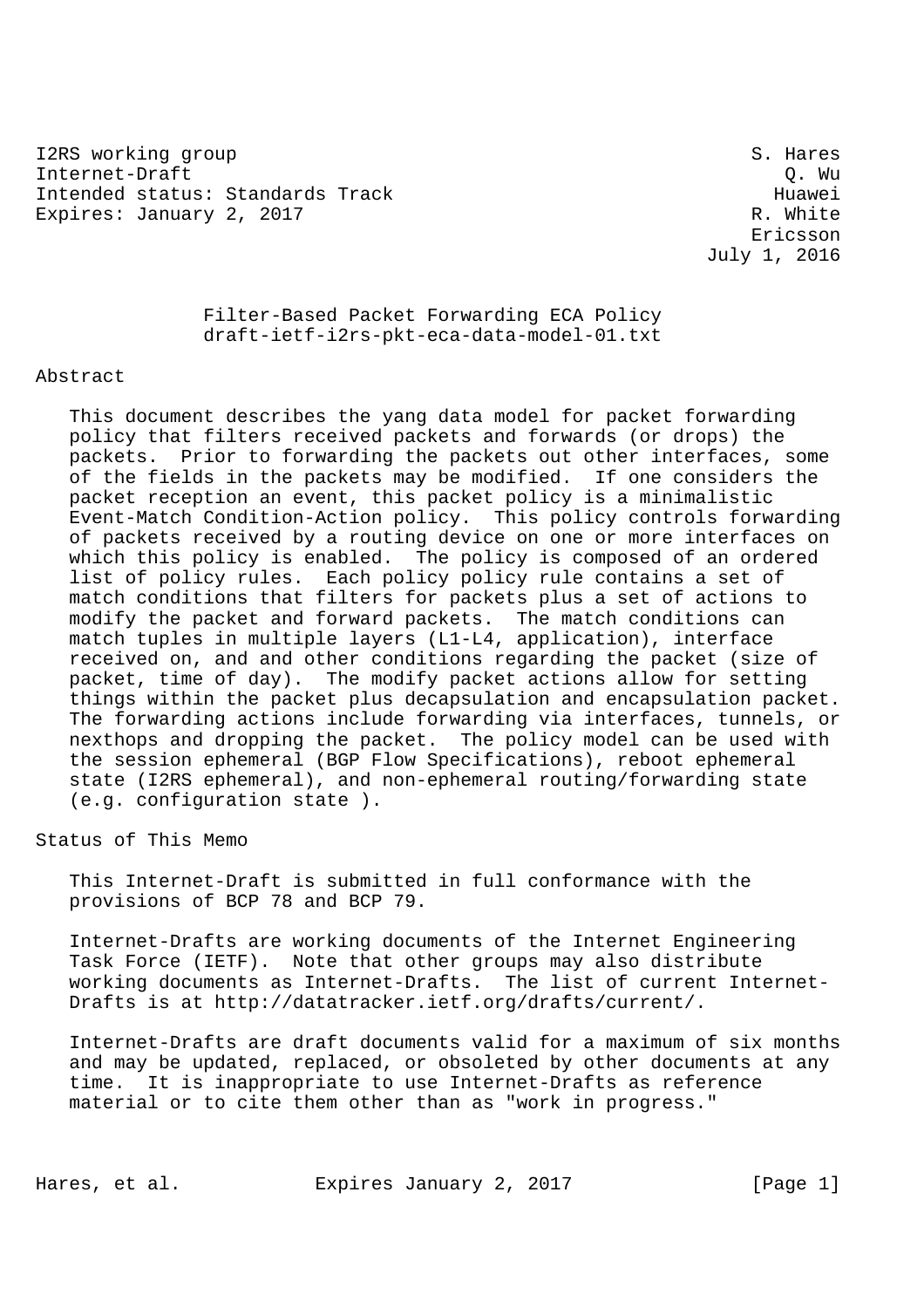This Internet-Draft will expire on January 2, 2017.

## Copyright Notice

 Copyright (c) 2016 IETF Trust and the persons identified as the document authors. All rights reserved.

 This document is subject to BCP 78 and the IETF Trust's Legal Provisions Relating to IETF Documents (http://trustee.ietf.org/license-info) in effect on the date of publication of this document. Please review these documents carefully, as they describe your rights and restrictions with respect to this document. Code Components extracted from this document must include Simplified BSD License text as described in Section 4.e of the Trust Legal Provisions and are provided without warranty as described in the Simplified BSD License.

Table of Contents

| 1.1. Definitions and Acronyms 3                |                |
|------------------------------------------------|----------------|
| 1.2. Antecedents this Policy in IETF 3         |                |
| 2. Generic Route Filters/Policy Overview       | $\overline{4}$ |
|                                                |                |
| 4. BNP Generic Info Model in High Level Yang 7 |                |
| 5. i2rs-eca-policy Yang module 11              |                |
| б.                                             |                |
| 7. Security Considerations 41                  |                |
| Informative References 42                      |                |
|                                                |                |

## 1. Introduction

 This document describes the yang data model for packet forwarding policy that filters received packets and forwards (or drops) the packets. Prior to forwarding the packets out other interfaces, some of the fields in the packets may be modified. If one considers the reception of a packet as an event, this minimalistic Event-Match Condition-Action policy. If one considers the reception of packets containing Layer 1 to Layer 4 + application data a single packet, then this minimalistic policy can be called a packet-only ECA policy. This document will use the term packet-only ECA policy for this model utilizing the term "packet" in this fashion.

 This packet-only ECA policy data model supports an ordered list of ECA policy rules where each policy rule has a name. The match condition filters include matches on

Hares, et al. Expires January 2, 2017 [Page 2]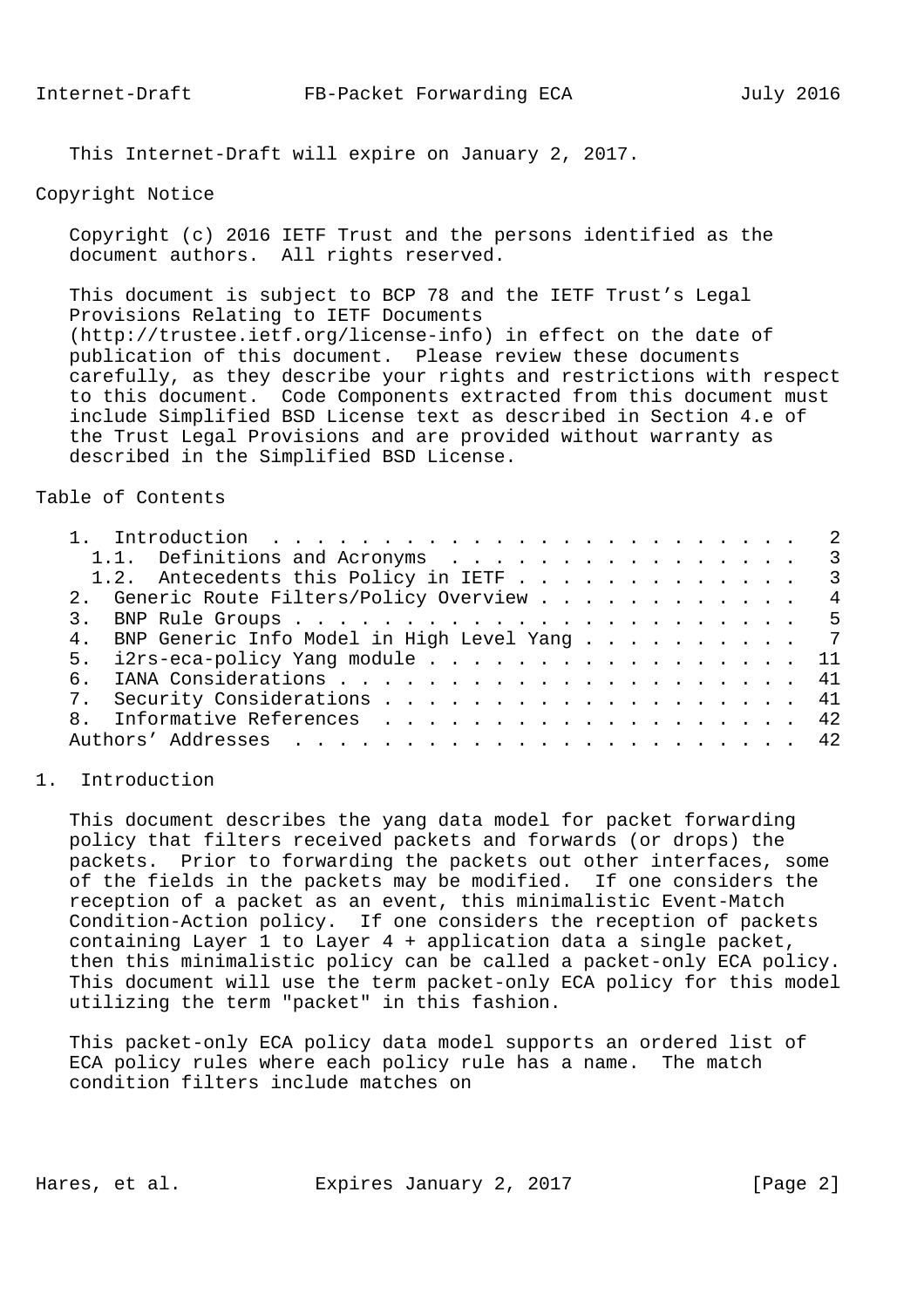- o packet headers for layer 1 to layer 4,
- o application protocol data and headers,
- o interfaces the packet was received on,
- o time packet was received, and
- o size of packet.

 The actions include packet modify actions and forwarding options. The modify options allow for the following:

- o setting fields in the packet header at Layer 2 (L2) to Layer 4 (L4), and
- o encapsulation and decapsulation the packet.

 The forwardingng actions allow forwardsing the packet via interfaces, tunnels, next-hops, or dropping the packet. setting things within the packet at Layer 2 (L2) to layer 4 (L4) plus overlay or application data.

 The first section of this draft contains an overview of the policy structure. The second provides a high-level yang module. The third contains the yang module.

1.1. Definitions and Acronyms

 INSTANCE: Routing Code often has the ability to spin up multiple copies of itself into virtual machines. Each Routing code instance or each protocol instance is denoted as Foo\_INSTANCE in the text below.

NETCONF: The Network Configuration Protocol

PCIM - Policy Core Information Model

RESTconf - http programmatic protocol to access yang modules

1.2. Antecedents this Policy in IETF

 Antecedents to this generic policy are the generic policy work done in PCIM WG. The PCIM work contains a Policy Core Information Model (PCIM) [RFC3060], Policy Core Informational Model Extensions [RFC3460] and the Quality of Service (QoS) Policy Information Model (QPIM) ([RFC3644]) From PCIM comes the concept that policy rules which are combined into policy groups. PCIM also refined a concept

Hares, et al. Expires January 2, 2017 [Page 3]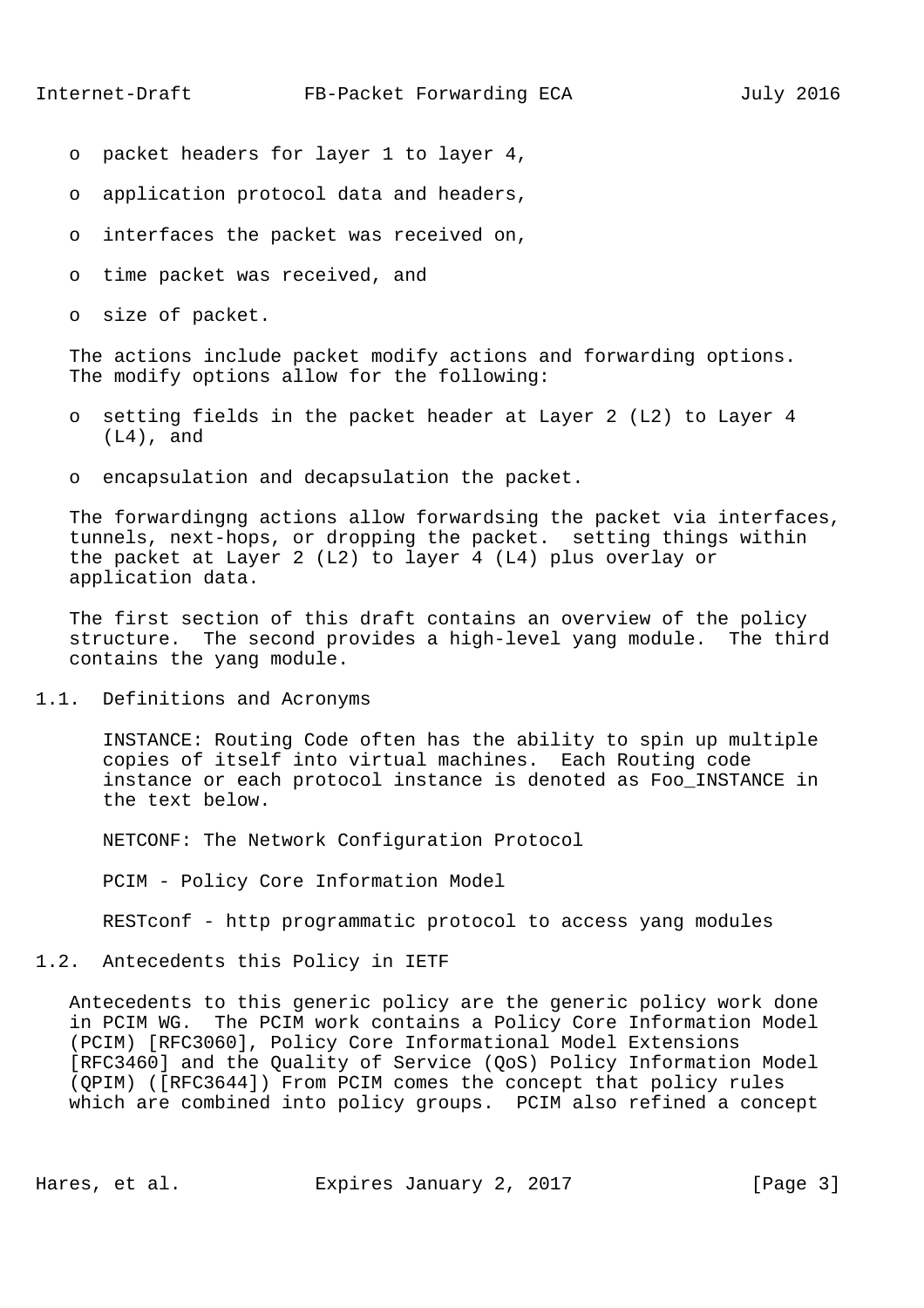of policy sets that allowed the nesting and aggregation of policy groups. This generic model did not utilize the concept of sets of groups, but could be expanded to include sets of groups in the future.

2. Generic Route Filters/Policy Overview

 This generic policy model represents filter or routing policies as rules and groups of rules.

The basic concept are:

Rule Group

A rule group is is an ordered set of rules .

Rule

 A Rule is represented by the semantics "If Condition then Action". A Rule may have a priority assigned to it.



Figure 1: ECA rule structure

Hares, et al. Expires January 2, 2017 [Page 4]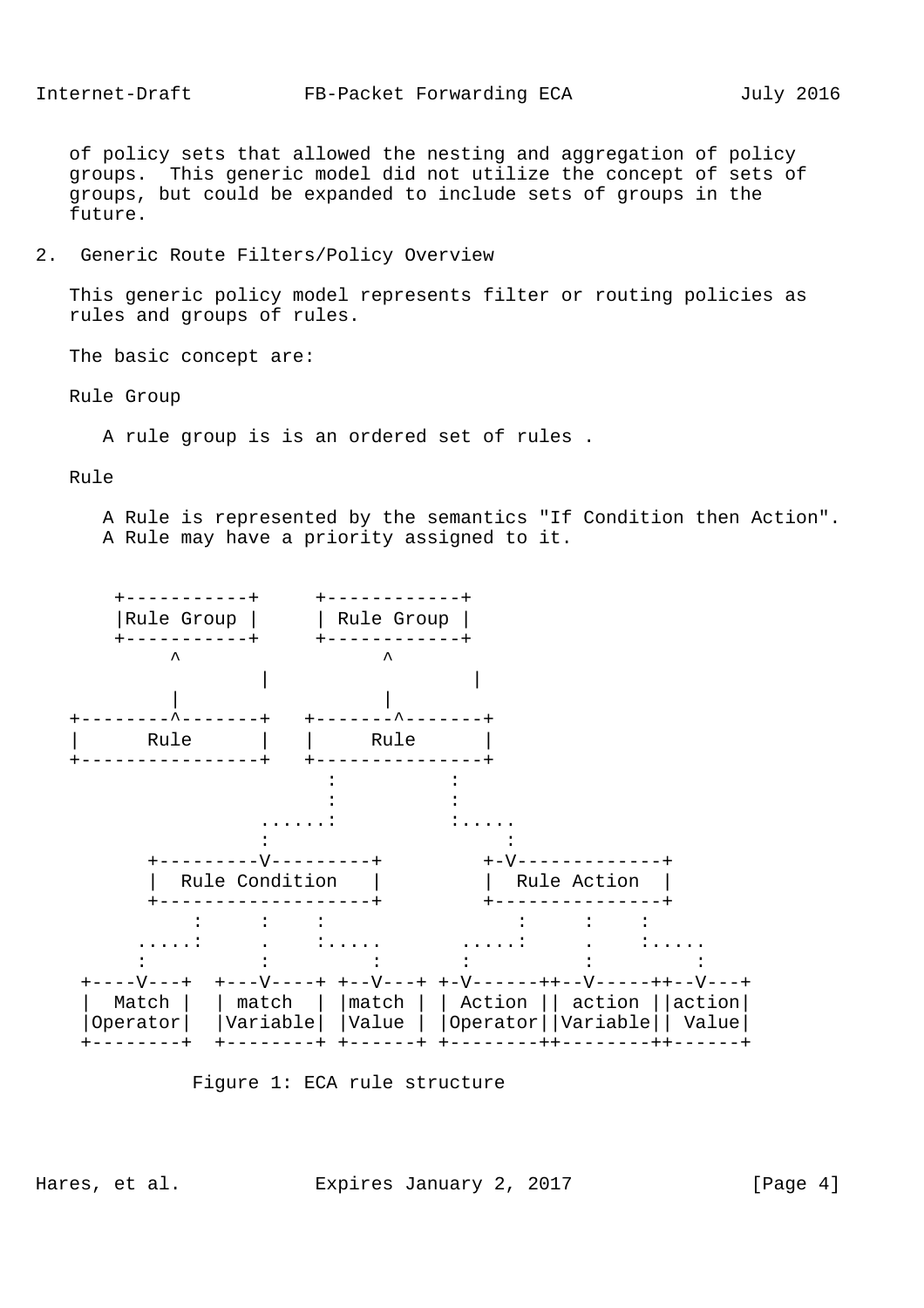3. BNP Rule Groups

 The pkt ECA policy is an order set of pkt-ECA policy rules. The rules assume the event is the reception of a packet on the machine on a set of interfaces. This policy is associated with a set of interfaces on a routing device (physical or virtual).

 A Rule group allows for the easy combination of rules for management stations or users. A Rule group has the following elements:

- o name that identifies the grouping of policy rules
- o module reference reference to a yang module(s) in the yang module library that this group of policy writes policy to
- o list of rules

 Rule groups may have multiple policy groups at specific orders. For example, policy gorup 1 could have three policy rules at rule order 1 and four policy rules at rule order 5.

 The rule has the following elements: name, order, status, priority, reference cnt, and match condition, and action as shown as shown in figure 2. The order indicates the order of the rule within the the complete list. The status of the rule is (active, inactive). The priority is the priority within a specific order of policy/filter rules. A reference count (refcnt) indicates the number of entities (E.g. network modules) using this policy. The generic rule match action conditions have match operator, a match variable and a match value. The rule actions have an action operator, action variable, and an action value.

 Rules can exist with the same rule order and same priority. Rules with the same rule order and same priority are not guaranteed to be at any specific ordering. The order number and priority have sufficient depth that administrators who wish order can specify it.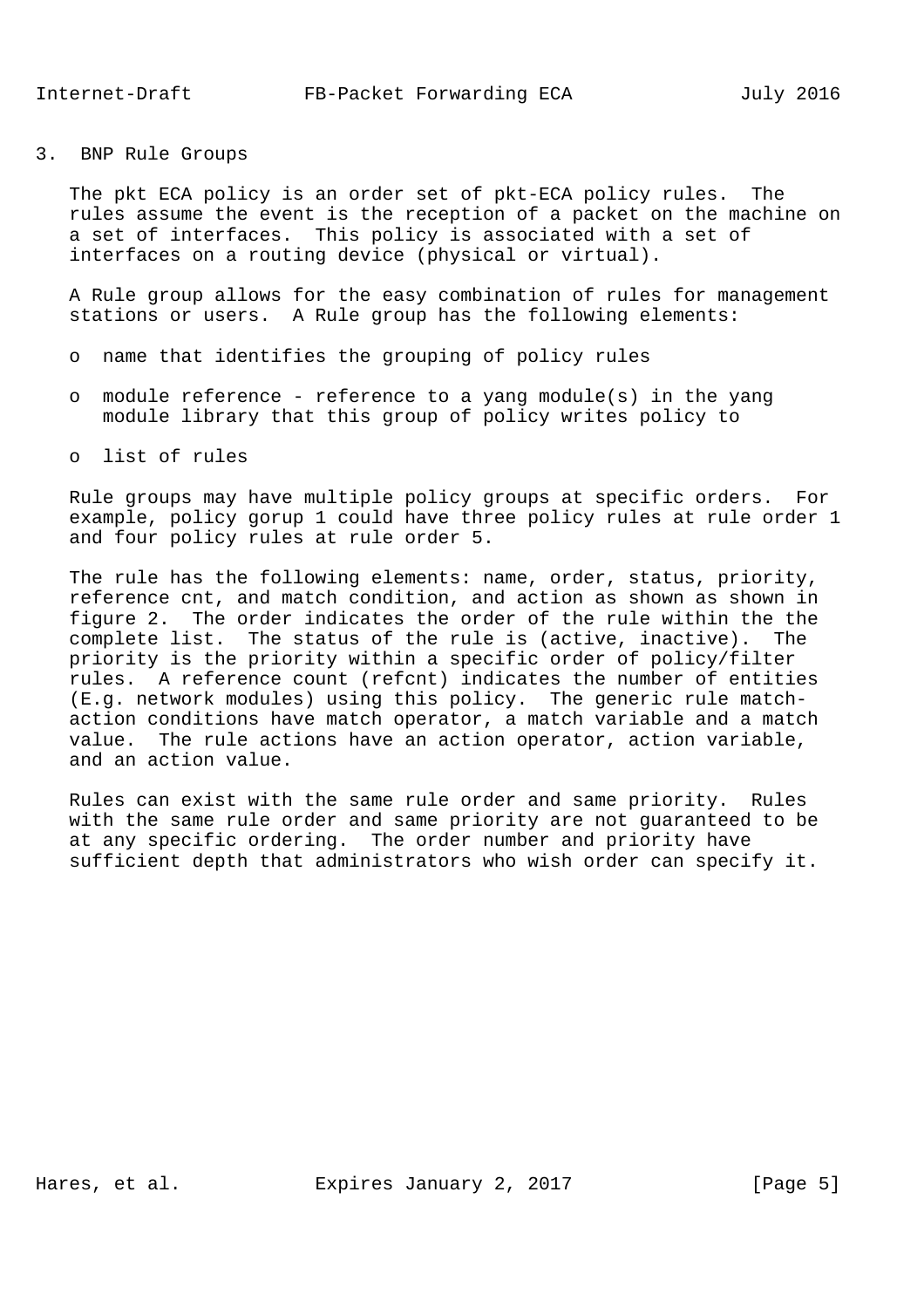

 The generic match conditions are specific to a particular layer are refined by matches to a specific layer (as figure 3 shows), and figure 5's high-level yang defines. The general actions may be generic actions that are specific to a particular layer (L1, L2, L3, service layer) or time of day or packet size. The qos actions can be setting fields in the packet at any layer (L1-L4, service) or encapsulating or decapsulating the packet at a layer. The fwd actions are forwarding functions that forward on an interface or to a next-hop. The rule status is the operational status per rule.



Hares, et al. Expires January 2, 2017 [Page 6]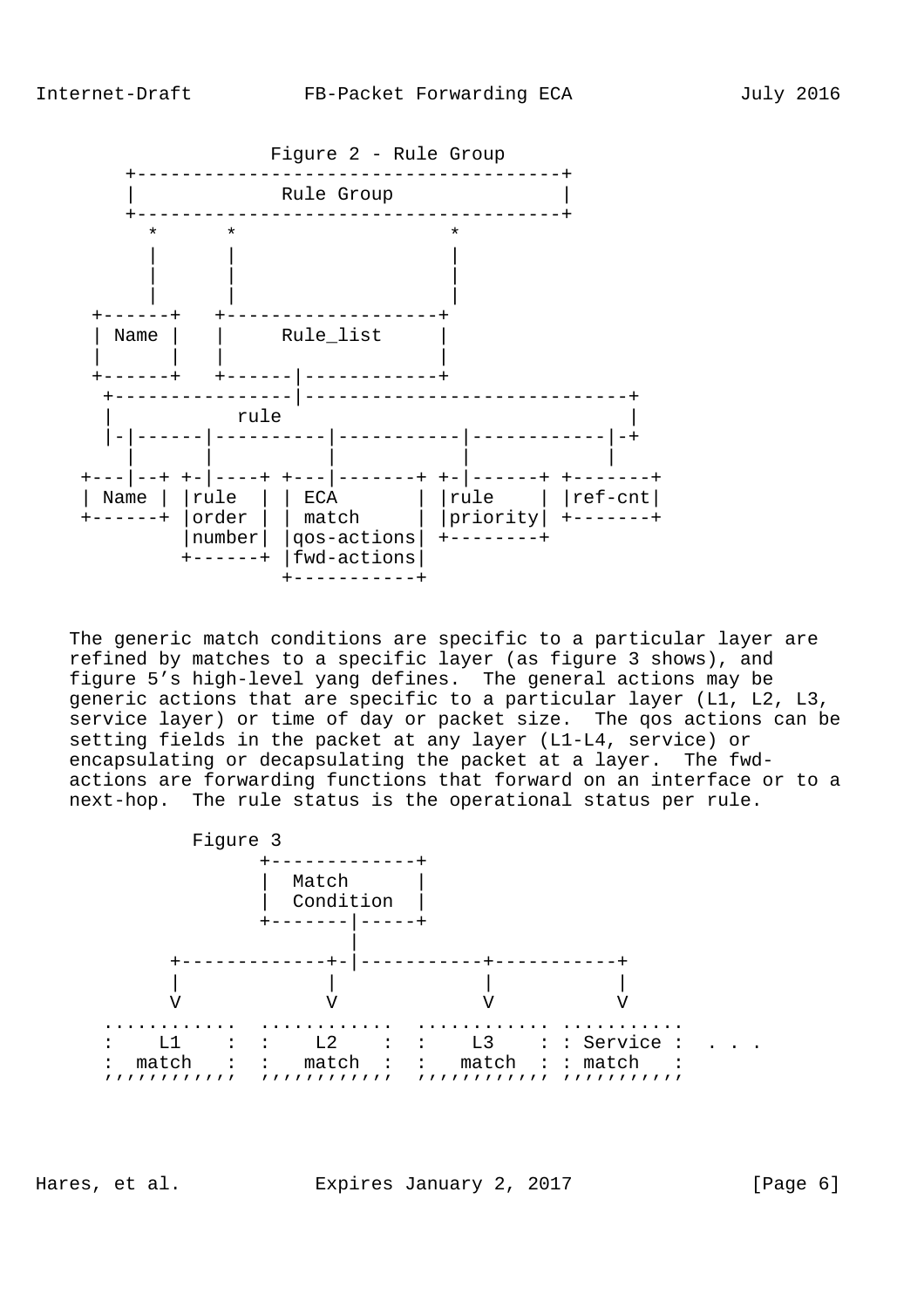```
4. BNP Generic Info Model in High Level Yang
    Below is the high level inclusion
       Figure 5
     module:pkt-eca-policy
      import ietf-inet-types {prefix "inet"}
      import ietf-interface {prefix "if"}
      import ietf-i2rs-rib {prefix "i2rs-rib"}
             import ietf-interfaces {
           prefix "if";
        }
             import ietf-inet-types {
            prefix inet;
            //rfc6991
 }
             import ietf-i2rs-rib {
         prefix "i2rs-rib";
    Below is the high level yang diagram
    module ietf-pkt-eca-policy
      +--rw pkt-eca-policy-cfg
         | +--rw pkt-eca-policy-set
             | +--rw groups* [group-name]
                | | +--rw group-name string
                | | +--rw vrf-name string
                | | +--rw address-family
                | | +--rw group-rule-list* [rule-name]
                   | | | +--rw rule-name
                   | | | +--rw rule-order-id
                    | | | +--rw default-action-id integer
                   | | | +--rw default-resolution-strategy-id integer
             | +--rw rules* [order-id rule-name]
                | +--rw order-id
                | +--rw rule-name
                | +--rw cfg-rule-conditions [cfgr-cnd-id]
                    | | +--rw cfgr-cnd-id integer
                    | | +--rw eca-event-match
                     | | | +--rw time-event-match*
                    | .. (time of day)
                   | | +--rw eca-condition-match
                      | | | +--rw eca-pkt-matches*
                      |\quad \ldots \quad (L1-L4 matches)
                       | | | +--rw eca-user-matches*
```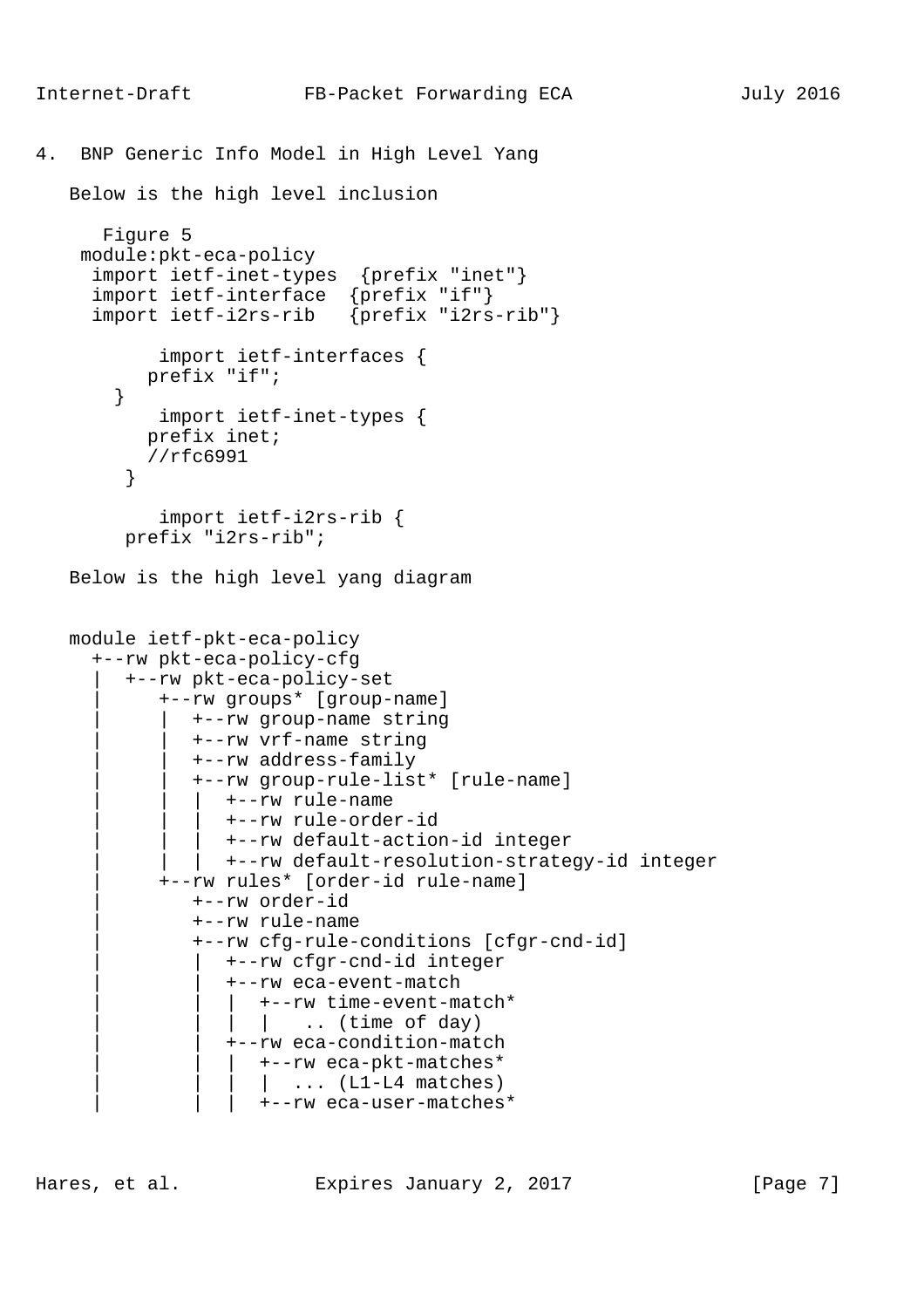| (user, schedule, region, target, | | state, direction) | +--rw cfg-rule-actions [cfgr-action-id] | | +--rw cfgr-action-id | | +--rw eca-actions\* [action-id] | | | +--rw action-id uint32 | | | +--rw eca-ingress-act\* | ... (permit, deny, mirror) | | | +--rw eca-fwd-actions\* | ... (invoke, tunnel encap, fwd) | | | +--rw eca-egress-act\*  $| \cdot |$  . . . | | | +--rw eca-qos-actions\*  $\| \cdot \cdot \cdot \|$  | | | +--rw eca-security-actions\* | +--rw pc-resolution-strategies\* [strategy-id] | | +--rw strategy-id integer | | +--rw filter-strategy identityref | .. FMR, ADTP, Longest-match | | +--rw global-strategy identityref | | +--rw mandatory-strategy identityref | | +--rw local-strategy identityref | | +--rw resolution-fcn uint32 | | +--rw resolution-value uint32 | | +--rw resolution-info string | | +--rw associated-ext-data\* | +--rw ext-data-id integer | +--rw cfg-external-data\* [cfg-ext-data-id] | | +--rw cfg-ext-data-id integer | | +--rw data-type integer | | +--rw priority uint64 | uses external-data-forms ... (other external data) +--rw pkt-eca-policy-opstate +--rw pkt-eca-opstate +--rw groups\* [group-name] | +--rw rules-installed; | +--rw rules\_status\* [rule-name] | +--rw strategy-used [strategy-id]  $+--rw$  +--rw rule-group-link\* [rule-name] | +--rw group-name +--rw rules\_opstate\* [rule-order rule-name] | +--rw status | +--rw rule-inactive-reason | +--rw rule-install-reason | +--rw rule-installer | +--rw refcnt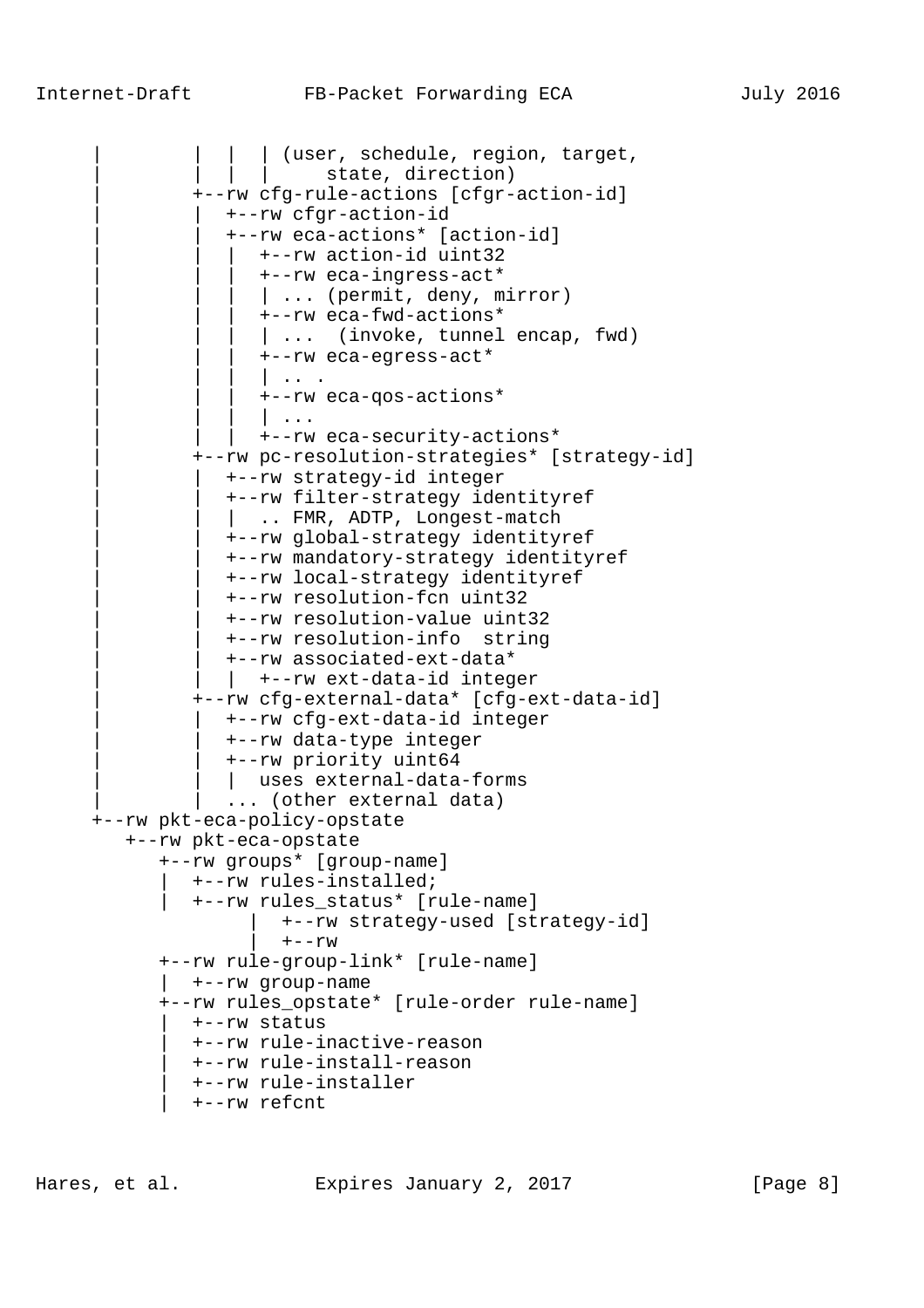```
 +--rw rules_op-stats* [rule-order rule-name]
    | +--rw pkts-matched
    | +--rw pkts-modified
    | +--rw pkts-forward
         +--rw op-external-data [op-ext-data-id]
            | +--rw op-ext-data-id integer
            | +--rw type identityref
            | +--rw installed-priority integer
            | | (other details on external data )
```
The three levels of policy are expressed as:

Config Policy definitions

|              | Policy level: pkt-eca-policy-set        |
|--------------|-----------------------------------------|
|              | group level: pkt-eca-policy-set: groups |
| rule level:  | pkt-eca-policy-set:rules                |
| external id: | pkt-eca-policy-set:cfg-external-data    |

Operational State for Policy

```
 =======================================
 Policy level: pkt-eca-policy-opstate
 group level: pkt-eca-opstate:groups
 group-rule: pkt-eca-opstate:rule-group-link*
 rule level: pkt-eca_opstate:rules_opstate*
              pkt-eca_op-stats
```
figure

The filter matches struture is shown below

Hares, et al. Expires January 2, 2017 [Page 9]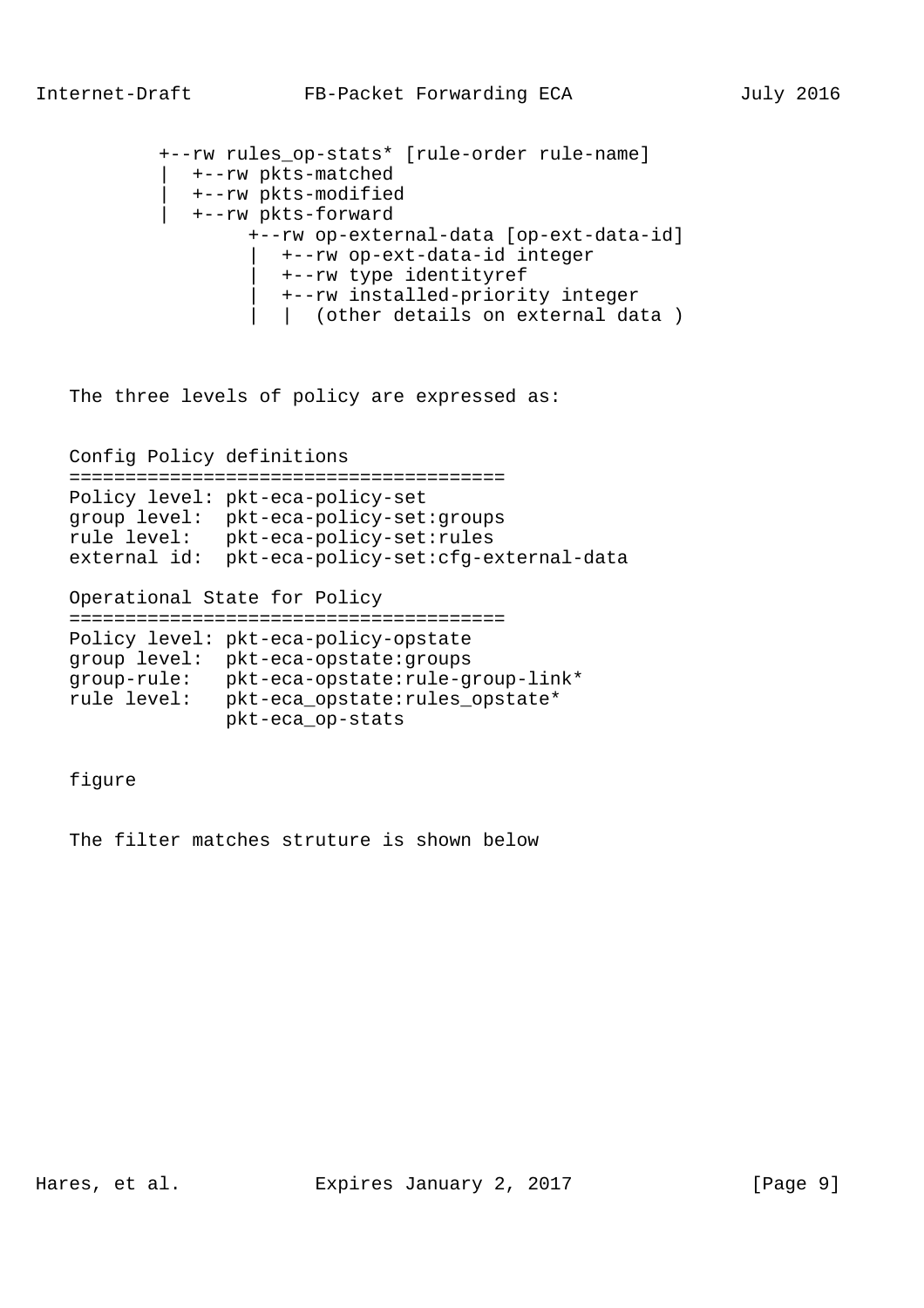```
 module:i2rs-pkt-eca-policy
      +--rw pkt-eca-policy-cfg
       | +--rw pkt-eca-policy-set
          | +--rw groups* [group-name]
              | | ...
          | +--rw rules [order-id rule-name]
              | +--rw eca-matches
                 | | | +--case: interface-match
                 | | | +--case: L1-header-match
                 | | | +--case: L2-header-match
                 | | | +--case: L3-header-match
                 | | | +--case: L4-header-match
                 | | | +--case: Service-header-match
                  | | | +--case: packet-size
                 | | | +--case: time-of-day
  module:i2rs-pkt-eca-policy
   +--rw pkt-eca-policy-cfg
       | +--rw pkt-eca-policy-set
          | +--rw groups* [group-name]
              | | ...
          | +--rw rules* [order-id rule-name]
              | +--rw eca-matches
                | | . . .
              | +--rw ecq-qos-actions
                 | | +--rw cnt-actions
                 | | +--rw mod-actions
                    | | | +--case interface-actions
                     | | | +--case L1-action
                    | | | +--case L2-action
                     | | | +--case L3-action
                     | | | +--case L4-action
                 | +--case service-action
              | +--rw eca-fwd-actions
                 | | +--rw num-fwd-actions
                 | | +--rw fwd-actions
                    | | | +--rw interface interface-ref
                     | | | +--rw next-hop rib-nexthop-ref
                     | | | +--rw route-attributes
                     | | | +--rw rib-route-attributes-ref
                    | | | +--rw fb-std-drop
```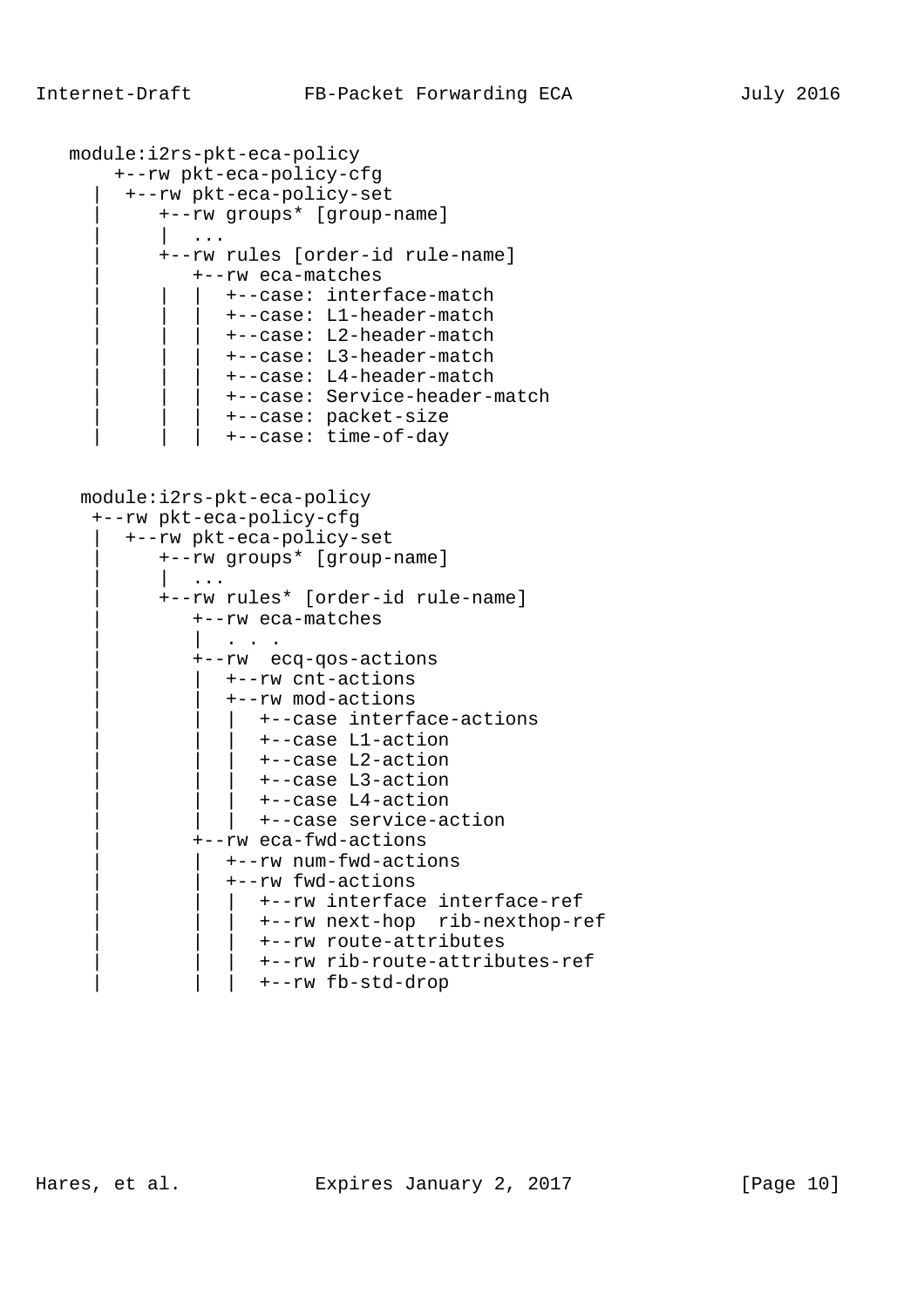```
5. i2rs-eca-policy Yang module
<CODE BEGINS> file "ietf-pkt-eca-policy@2016-02-09.yang"
 module ietf-pkt-eca-policy {
     namespace "urn:ietf:params:xml:ns:yang:ietf-pkt-eca-policy";
    // replace with iana namespace when assigned
    prefix "pkt-eca-policy";
         import ietf-routing {
         prefix "rt";<br>}
 }
         import ietf-interfaces {
       prefix "if";
     }
         import ietf-inet-types {
       prefix inet;
        //rfc6991
      }
         import ietf-i2rs-rib {
      prefix "i2rs-rib";
 }
   // meta
     organization "IETF I2RS WG";
   contact
      "email: shares@ndzh.com
           email: russ.white@riw.com
           email: linda.dunbar@huawei.com
       email: bill.wu@huawei.com";
  description
     "This module describes a basic network policy
         model with filter per layer.";
         revision "2016-06-26" {
            description "sec ond revision";
            reference "draft-ietf-i2rs-pkt-eca-policy-dm-03";
 }
   // interfaces - no identity matches
   // L1 header match identities
         identity l1-header-match-type {
       description
```
Hares, et al. Expires January 2, 2017 [Page 11]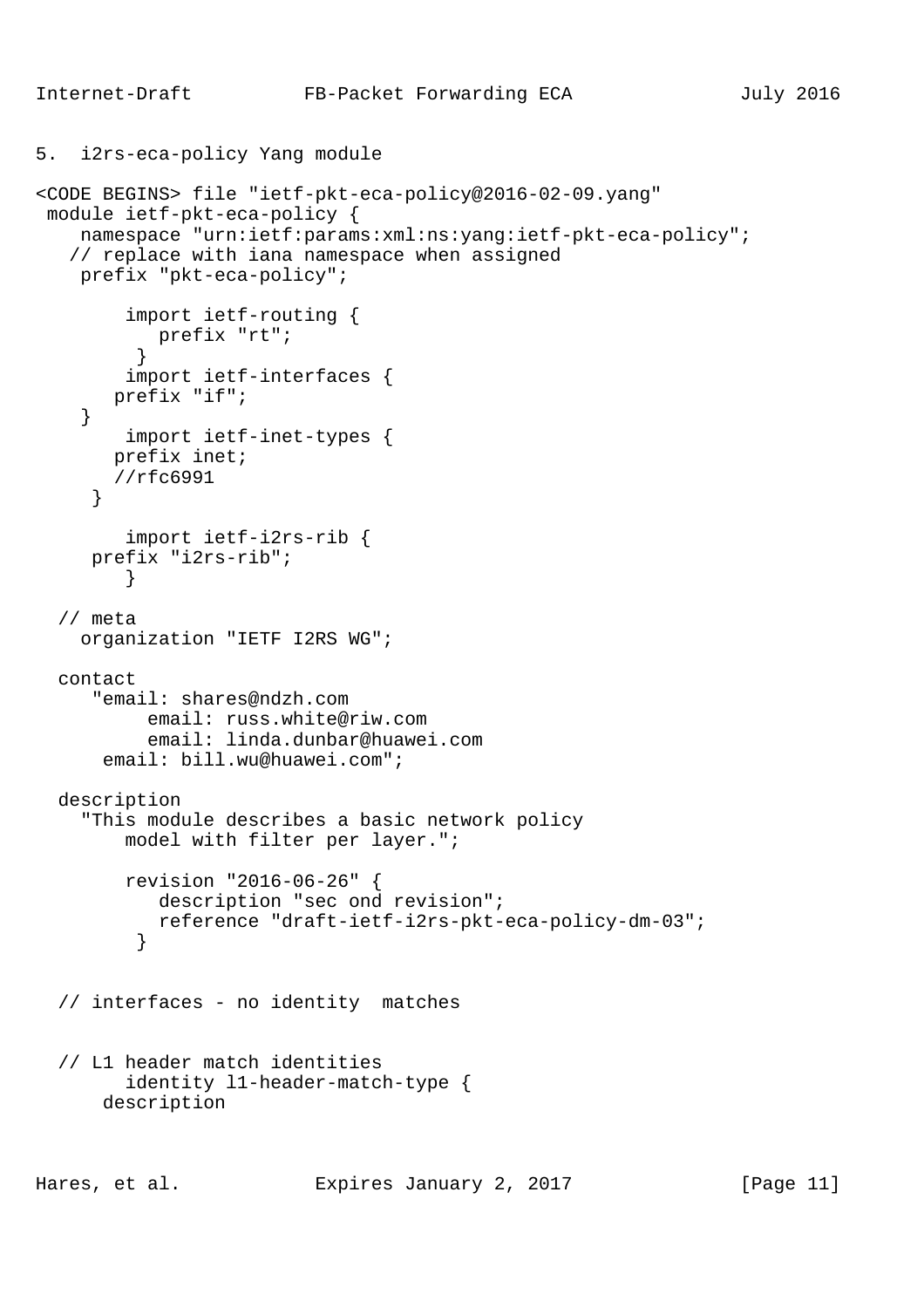```
 " L1 header type for match ";
     }
   identity l1-hdr-sonet-type {
     base l1-header-match-type;
    description
       " L1 header sonet match ";
    }
    identity l1-hdr-OTN-type {
       base l1-header-match-type;
       description
       " L1 header OTN match ";
         }
        identity l1-hdr-dwdm-type {
       base l1-header-match-type;
         description
       " L1 header DWDM match ";
        }
         // L2 header match identities
     identity l2-header-match-type {
     description
       " l2 header type for match ";
     }
   identity l2-802-1Q {
    base l2-header-match-type;
    description
       " l2 header type for 802.1Q match ";
    }
    identity l2-802-11 {
     base l2-header-match-type;
      description
      " 12 header type for 802.11 match ";
 }
        identity l2-802-15 {
      base l2-header-match-type;
         description
       " l2 header type for 802.15 match ";
 }
         identity l2-NVGRE {
       base l2-header-match-type;
       description
```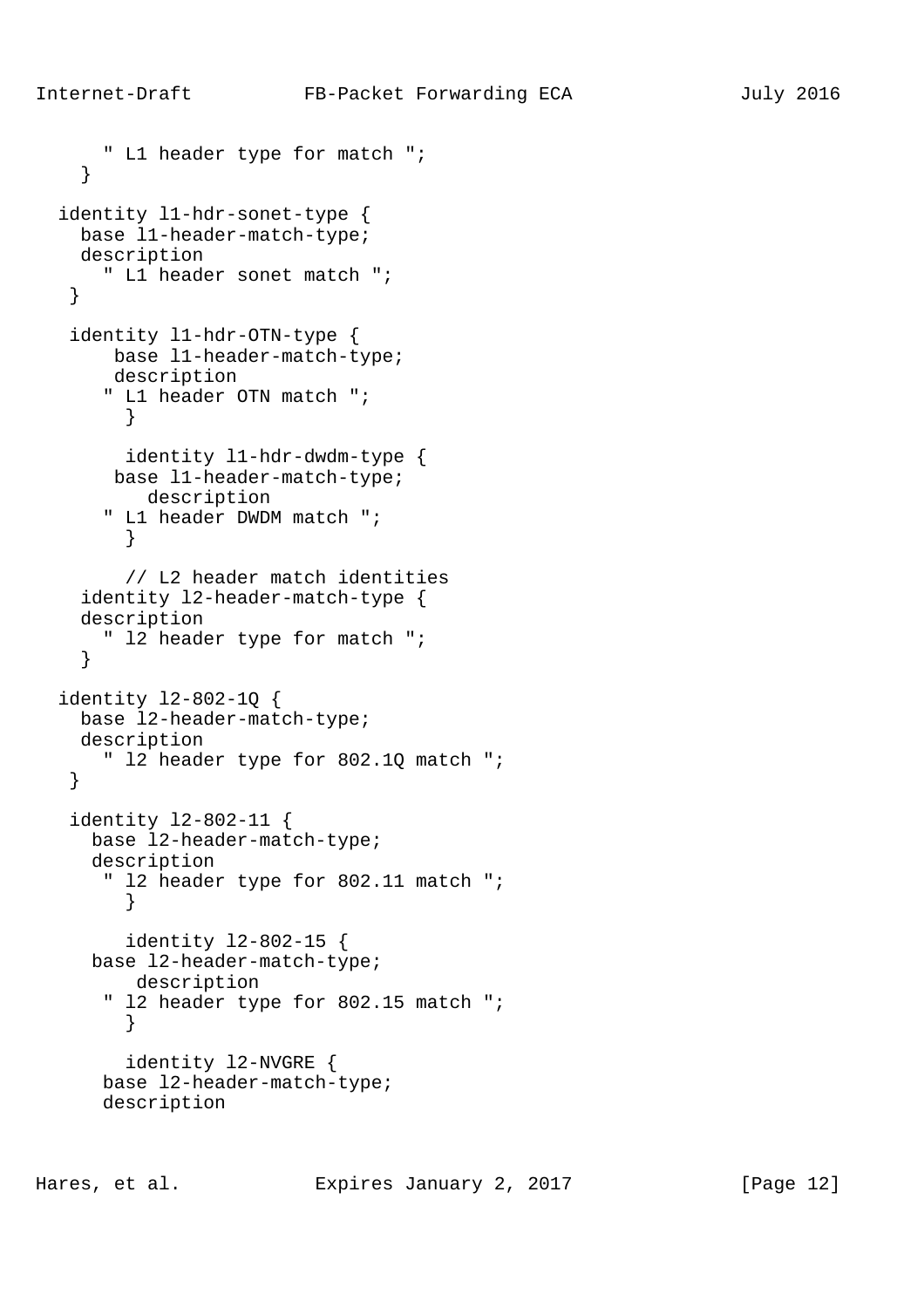```
 " l2 header type for NVGRE match ";
 }
        identity l2-mpls {
        base l2-header-match-type;
                 description
       " l2 header type for MPLS match ";
 }
        identity l2-VXLAN {
     base l2-header-match-type;
         description
       " l2 header type for VXLAN match ";
        }
        // L3 header match identities
        identity l3-header-match-type {
    description
       " l3 header type for match ";
     }
        identity l3-ipv4-hdr {
         base l3-header-match-type;
         description
       " l3 header type for IPv4 match ";
        }
        identity l3-ipv6-hdr {
         base l3-header-match-type;
         description
       " l3 header type for IPv6 match ";
 }
        identity l3-gre-tunnel {
         base l3-header-match-type;
           description "l3 header r
        type for GRE tunnel match ";<br>}
 }
        identity l3-icmp-header {
          base l3-header-match-type;
          description "L3 header match for ICMP";
 }
        identity l3-ipsec-ah-header {
          base l3-header-match-type;
          description "AH IPSEC header ";
 }
```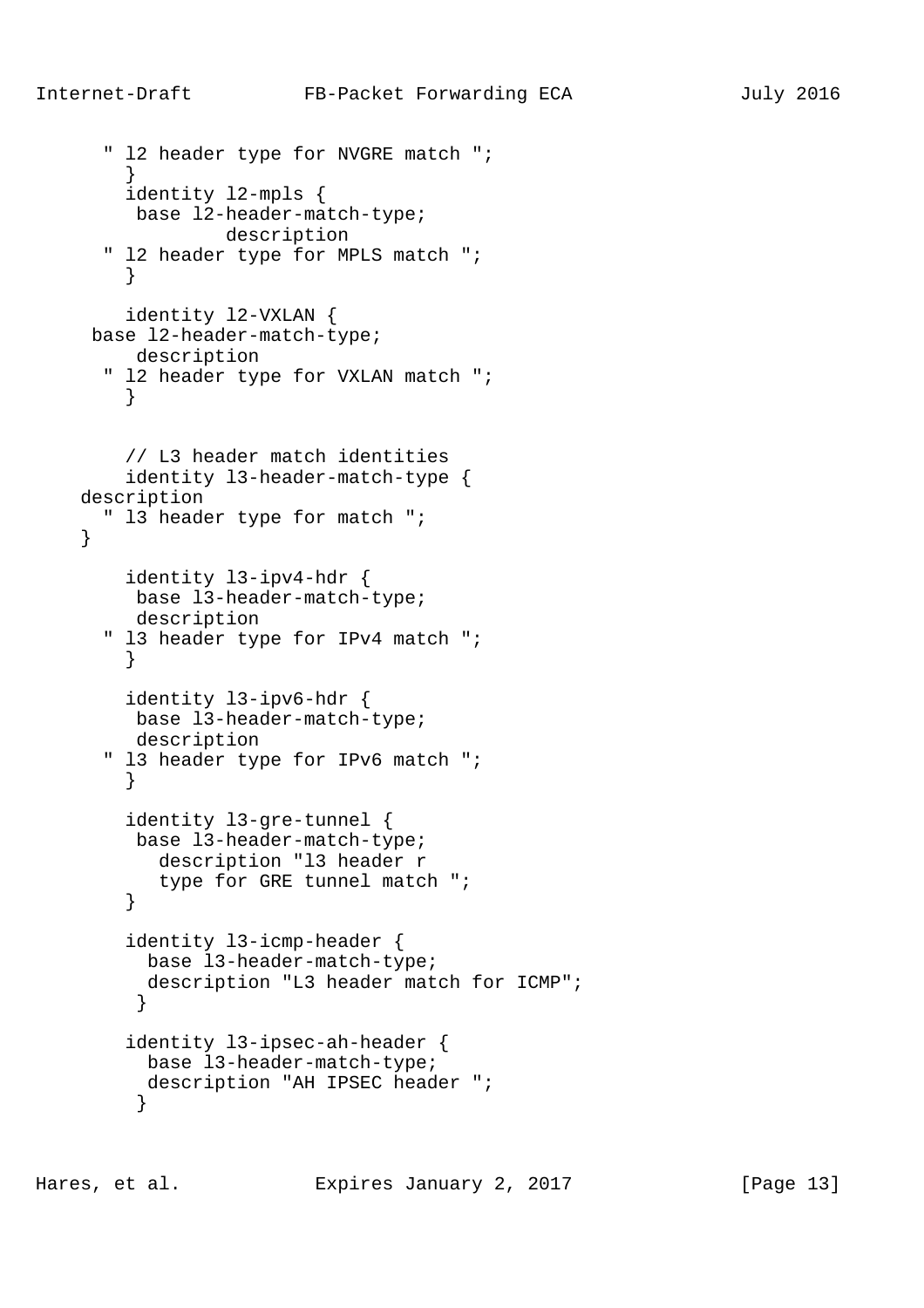```
 identity l3-ipsec-esp-header {
          base l3-header-match-type;
          description "AH IPSEC header ";
 }
        // L4 header match identities
        identity l4-header-match-type {
         description "L4 header
         match types. (TCP, UDP,
         SCTP, UDPLite, etc. )";
 }
         identity l4-tcp-header {
          base l4-header-match-type;
          description "L4 header for TCP";
 }
         identity l4-udp-header {
          base l4-header-match-type;
          description "L4 header match for UDP";
 }
         identity l4-udplite {
          base l4-header-match-type;
          description "L4 header match for
            UDP lite";
 }
         identity l4-sctp-header {
          base l4-header-match-type;
          description "L4 header match for SCTP";
 }
         // Service header identities
         identity service-header-match-type {
          description "service header
           match types: service function path
           (sf-path)), SF-chain, sf-discovery,
            and others (added here)";
 }
          identity sf-chain-meta-match {
            base service-header-match-type;
            description "service header match for
                meta-match header";
```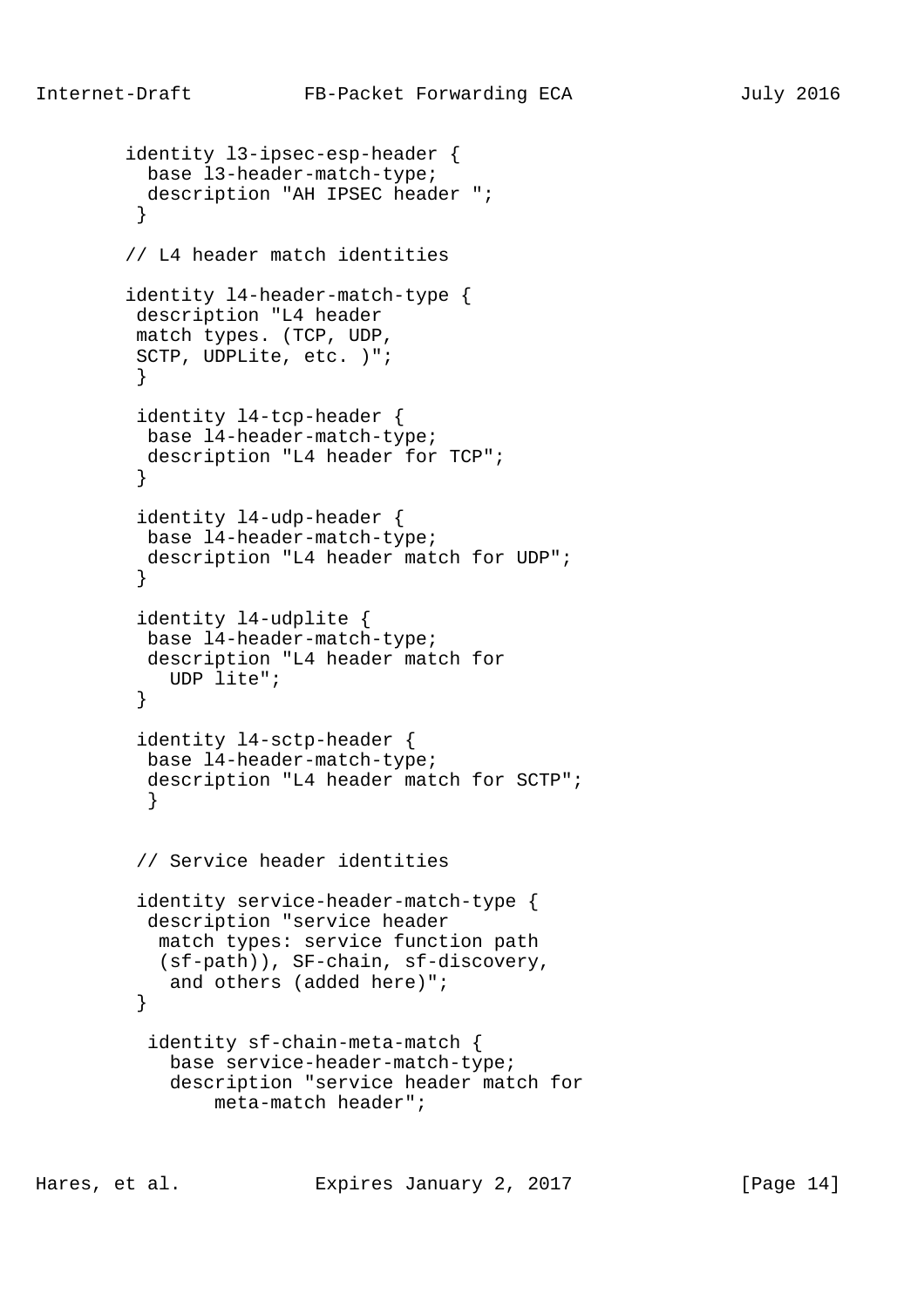```
 }
           identity sf-path-meta-match {
             base service-header-match-type;
                 description "service header match for
                  path-match header";
         }
         identity rule-status-type {
      description "status
          values for rule: invalid (0),
         valid (1), valid and installed (2)";
     }
         identity rule-status-invalid {
       base rule-status-type;
            description "invalid rule status.";
     }
     identity rule-status-valid {
        base rule-status-type;
           description "This status indicates
             a valid rule.";
 }
     identity rule-status-valid-installed {
        base rule-status-type;
            description "This status indicates
         an installed rule.";
 }
     identity rule-status-valid-inactive {
       base rule-status-type;
            description "This status indicates
                 a valid ruled that is not installed.";
     }
    identity rule-cr-type {
      description "status
          values for rule: FMR (0), ADTP (1),
          Longest-match (2)";
     }
         identity rule-cr-FMR {
            base rule-cr-type;
            description "first match resolution.";
     }
```
Hares, et al. Expires January 2, 2017 [Page 15]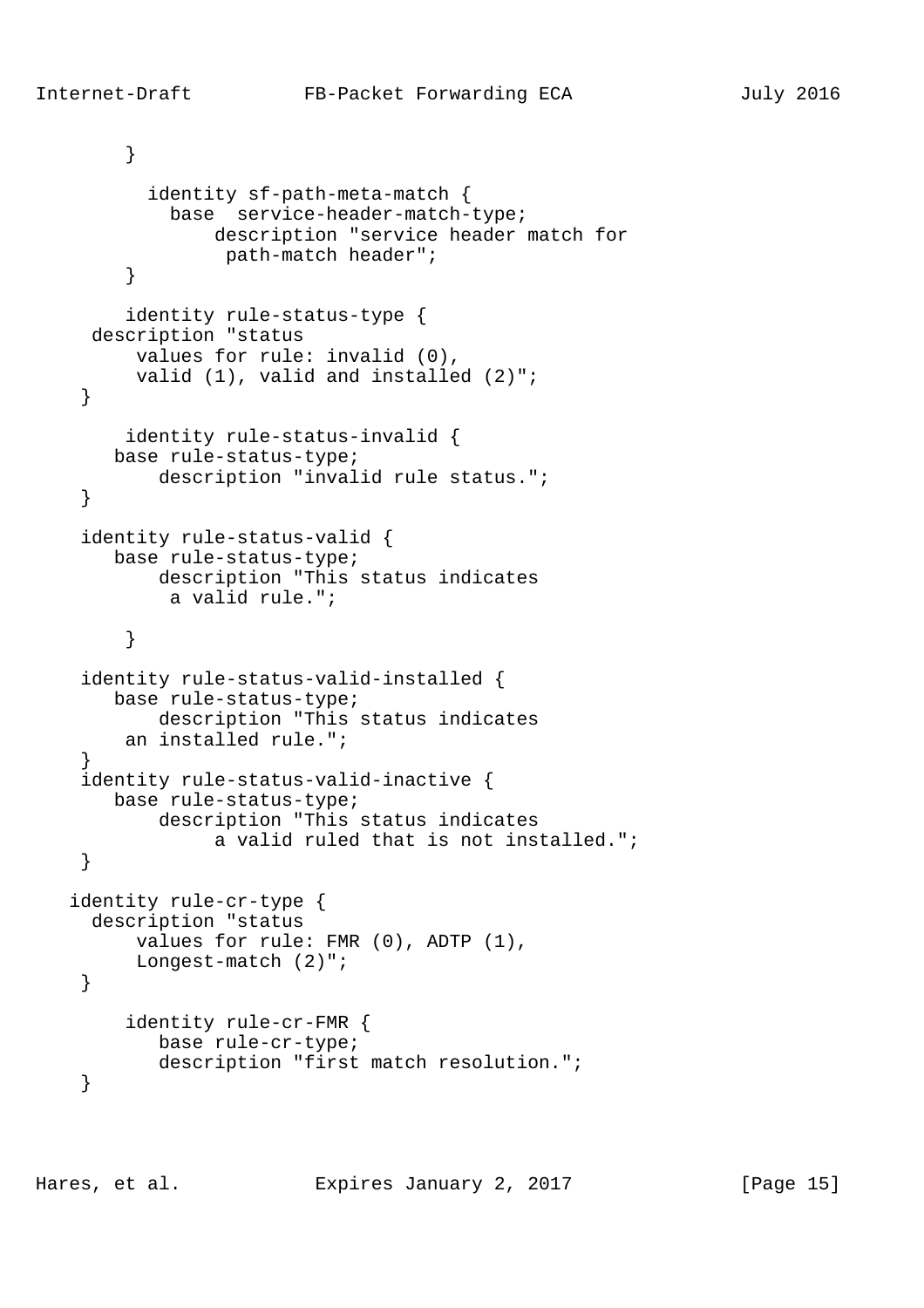```
 identity rule-cr-ADTP {
       base rule-cr-type;
          description "ADTP resolution.";
    }
        identity rule-cr-longest {
       base rule-cr-type;
           description "longest match resolution.";
    }
     grouping interface-match {
           leaf match-if-name {
                type if:interface-ref;
           description "match on interface name";
 }
           description "interface
           has name, description, type, enabled
           as potential matches";
 }
         grouping interface-actions {
           description
           "interface action up/down and
            enable/disable";
                leaf interface-up {
                 type boolean;
                 description
                 "action to put interface up";
 }
                leaf interface-down {
                  type boolean;
                 description
                 "action to put interface down";
 }
                leaf interface-enable {
                  type boolean;
                  description
                  "action to enable interface";
 }
                leaf interface-disable {
         type boolean;
                 description
                  "action to disable interface";
 }
        }
```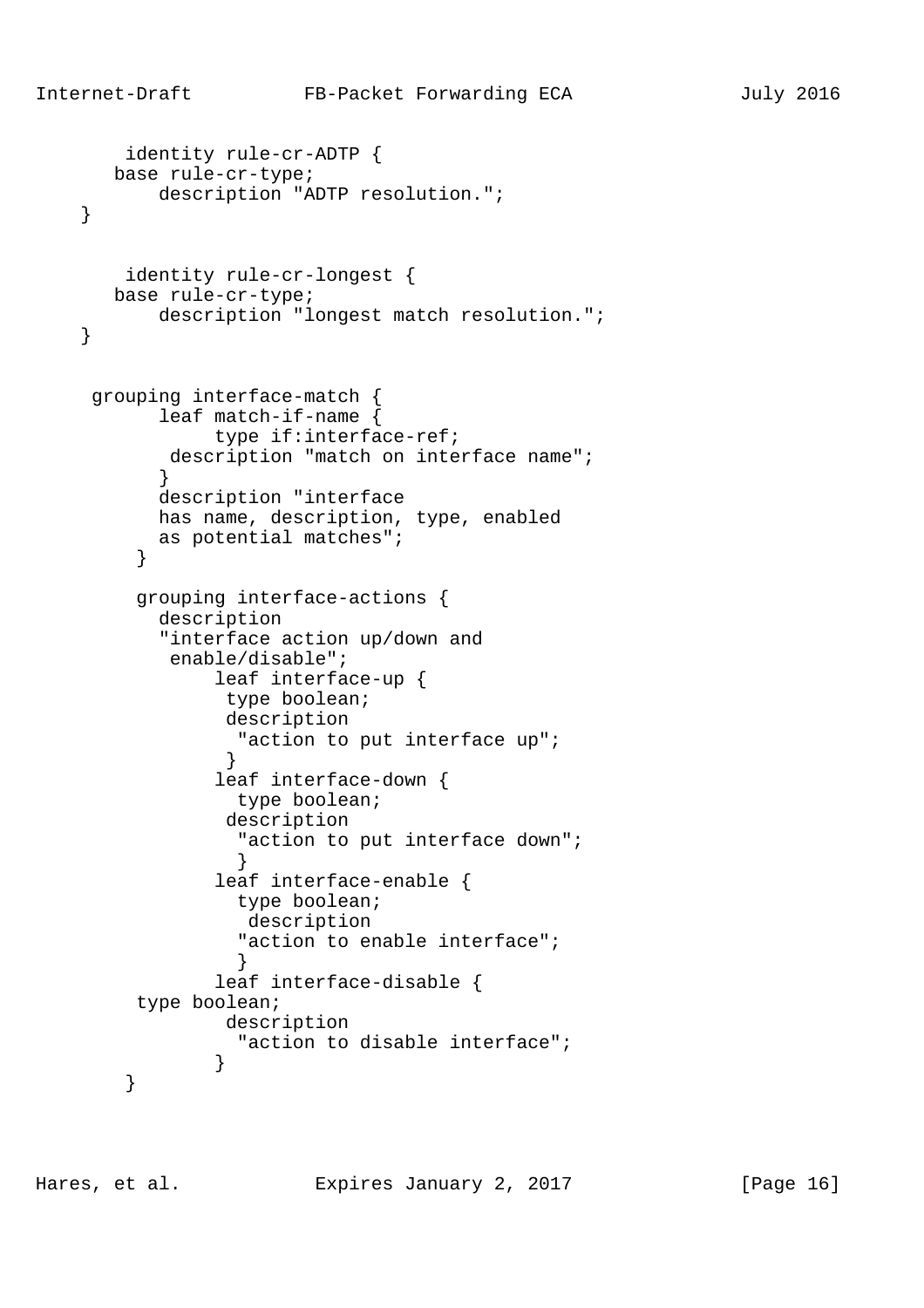```
 grouping L1-header-match {
               choice l1-header-match-type {
                case l1-hdr-sonet-type {
                 // sonet matches
 }
                case L1-hdr-OTN-type {
                // OTN matches
 }
                case L1-hdr-dwdm-type {
                 // DWDM matches
 }
           description
                 "The Layer 1 header match choices";
 }
           description
                 "The Layer 1 header match includes
                 any reference to L1 technology";
 }
        grouping L1-header-actions {
                leaf l1-hdr-sonet-act {
                 type uint8;
                 description "sonet actions";
 }
                leaf l1-hdr-OTN-act {
                 type uint8;
                 description "OTN actions";
 }
                leaf l1-hdr-dwdm-act {
                   type uint8;
                  description "DWDM actions";
 }
                description "L1 header match
         types";
 }
        grouping L2-802-1Q-header {
            description
                "This is short-term 802.1 header
                match which will be replaced
                by reference to IEEE yang when
                it arrives. Qtag 1 is 802.1Q
                Qtag2 is 802.1AD";
                leaf vlan-present {
                  type boolean;
                  description " Include VLAN in header";
 }
```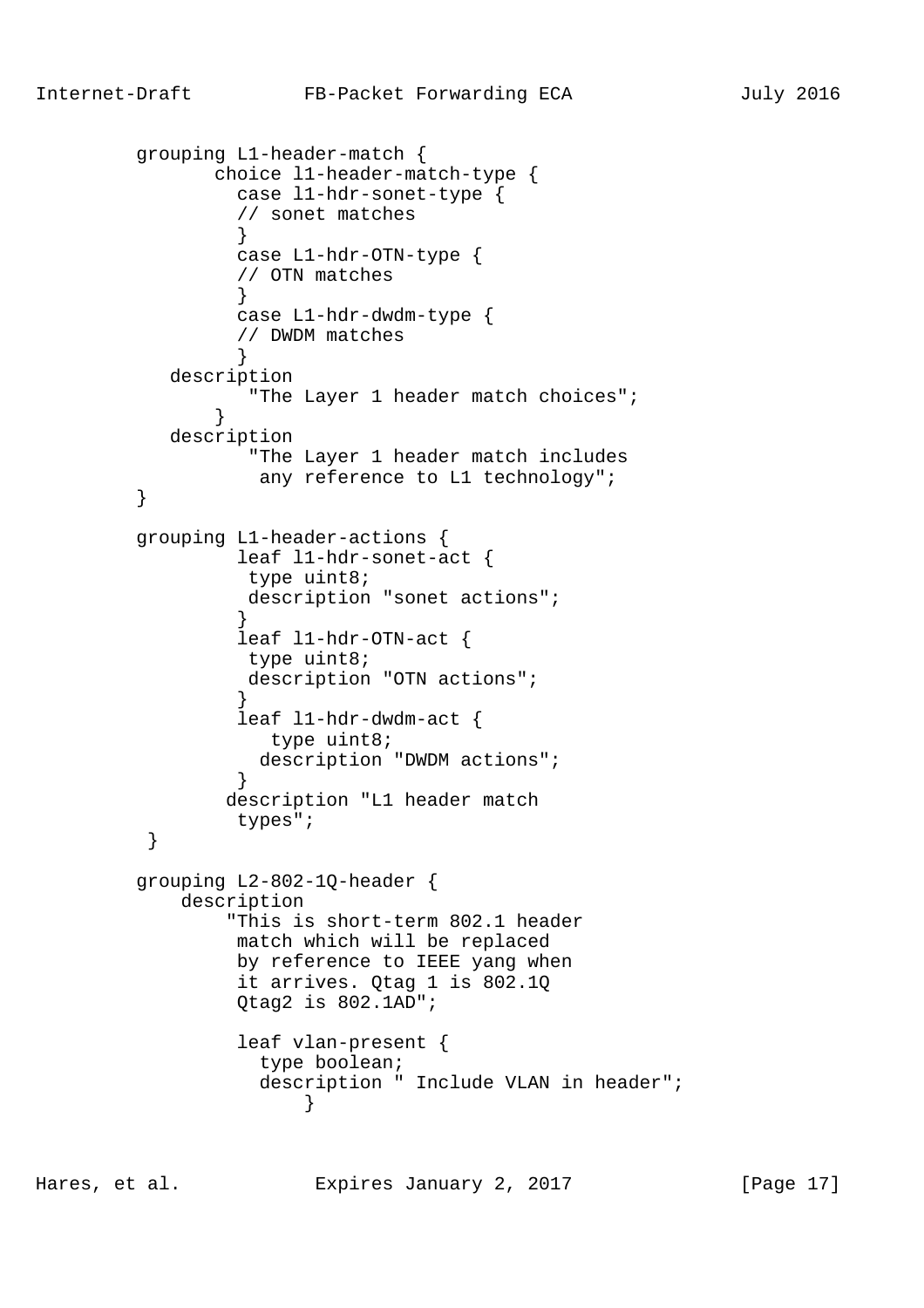leaf qtag1-present { type boolean; description " This flag value indicates inclusion of one 802.1Q tag in header"; } leaf qtag2-present{ type boolean; description "This flag indicates the inclusion of second 802.1Q tag in header"; } leaf dest-mac { type uint64; //change to uint48 description "IEEE destination MAC value from the header"; } leaf src-mac { type uint64;<br>
//change to uint48 description "IEEE source MAC from the header"; } leaf vlan-tag { type uint16; description "IEEE VLAN Tag from the header"; } leaf qtag1 { type uint32; description "Qtag1 value from the header"; } leaf qtag2 { type uint32; description "Qtag1 value from the header"; } leaf L2-ethertype { type uint16; description "Ether type from the header";<br>} } } grouping L2-VXLAN-header { container vxlan-header { uses i2rs-rib:ipv4-header;

Hares, et al. Expires January 2, 2017 [Page 18]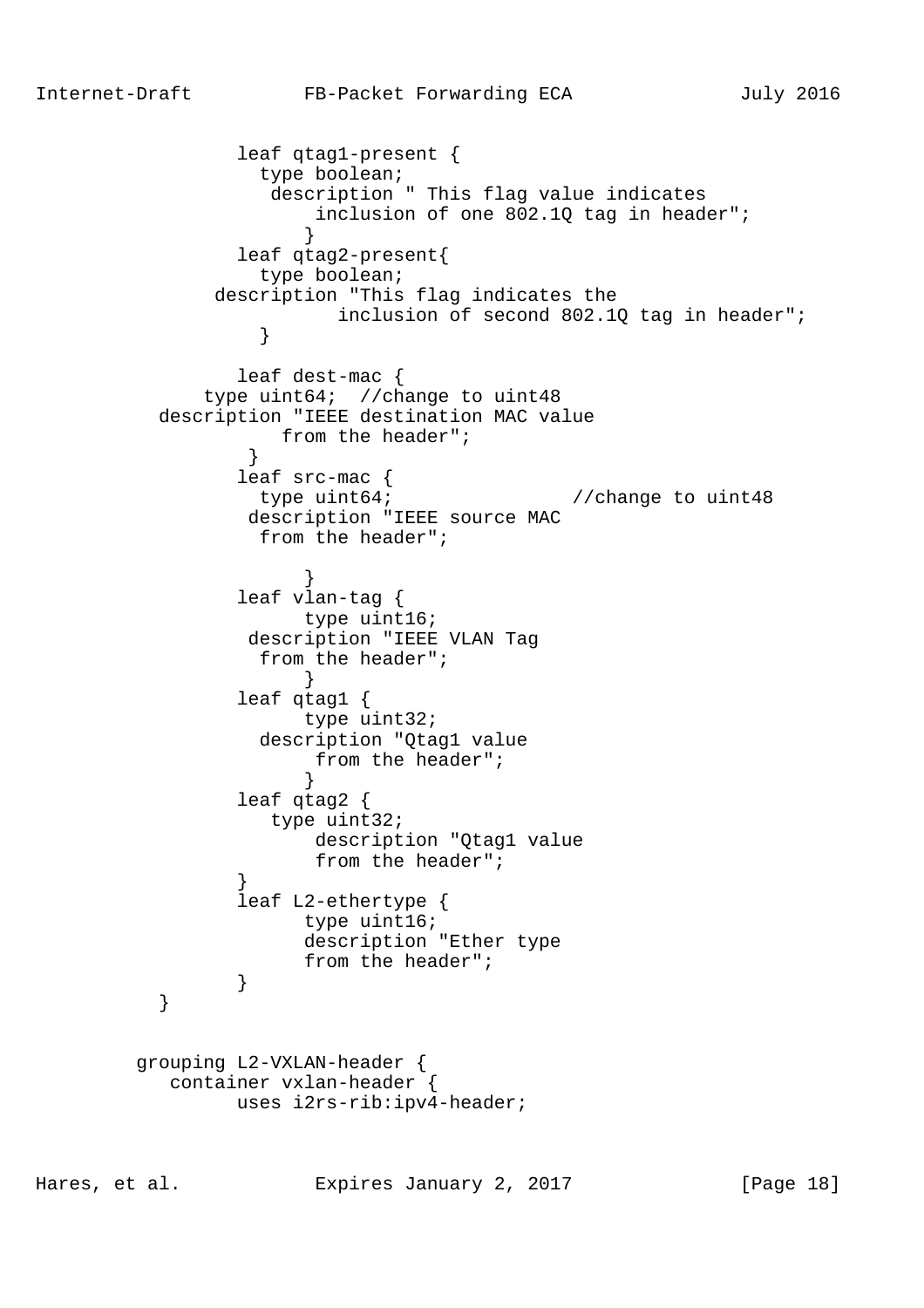```
 leaf vxlan-network-id {
                     type uint32;
                     description "VLAN network id";
 }
                 description " choices for
                   L2-VLAN header matches.
                      Outer-header only.
                      Need to fix inner header. ";
 }
           description
               "This VXLAN header may
               be replaced by actual VXLAN yang
        module reference";<br>}
 }
         grouping L2-NVGRE-header {
                container nvgre-header {
                   uses L2-802-1Q-header;
                   uses i2rs-rib:ipv4-header;
                 leaf gre-version {
                   type uint8;
                   description "L2-NVGRE GRE version";
 }
                 leaf gre-proto {
                   type uint16;
                   description "L2-NVGRE protocol value";
 }
                 leaf virtual-subnet-id {
            type uint32;
                    description "L2-NVGRE subnet id value";
 }
          leaf flow-id {
            type uint16;
                    description "L2-NVGRE Flow id value";
 }
                   // uses L2-802-1Q-header;
           description
                 "This NVGRE header may
                 be replaced by actual NVGRE yang
                  module reference";
 }
               description "Grouping for
                 L2 NVGRE header.";
 }
         grouping L2-header-match {
```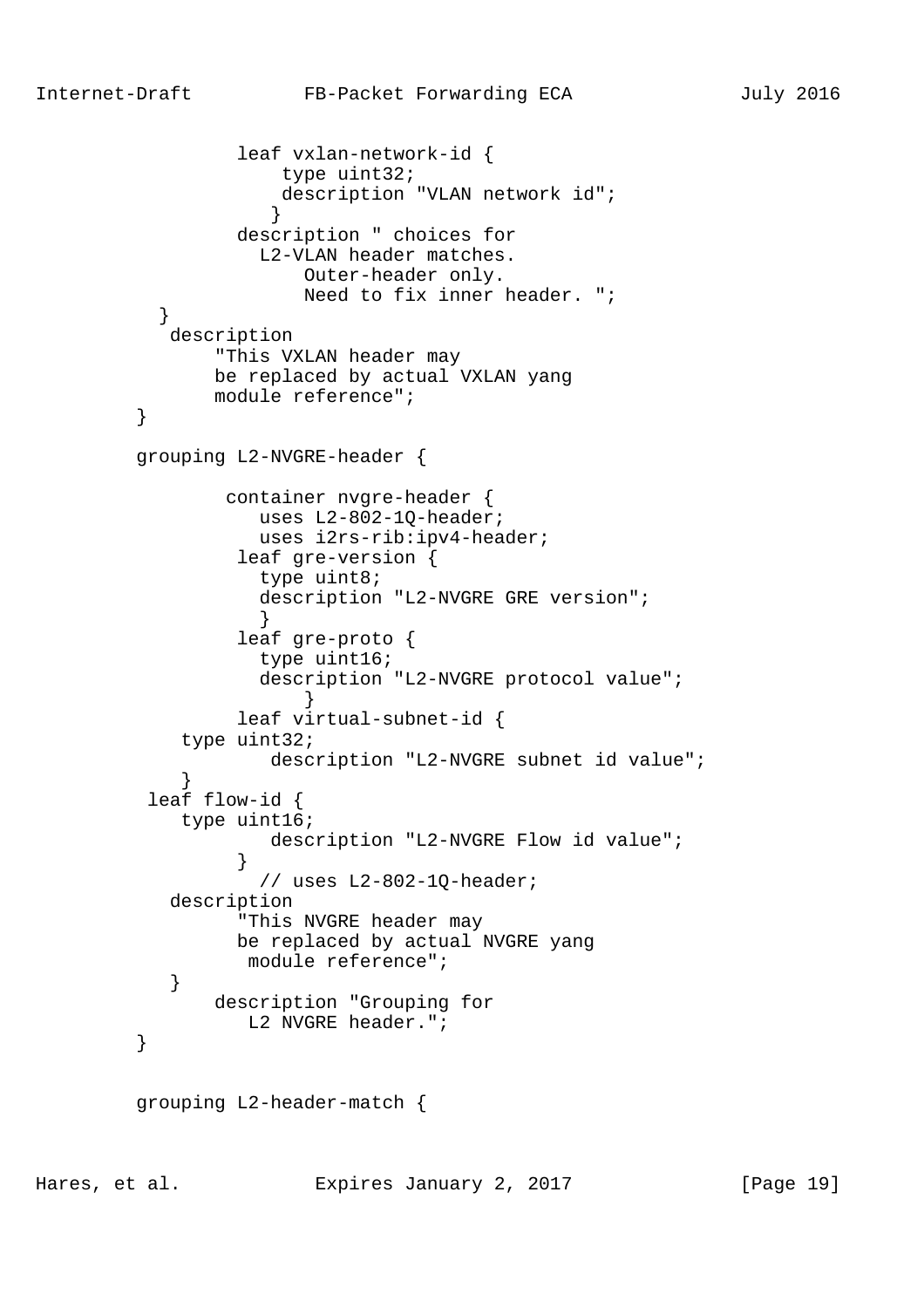```
 choice l2-header-match-type {
                  case l2-802-1Q {
                      uses L2-802-1Q-header;
 }
                     case l2-802-11 {
                      // matches for 802.11 headers
 }
                     case l2-802-15 {
                   // matches for 802.1 Ethernet
 }
                     case l2-NVGRE {
                     // matches for NVGRE
                      uses L2-NVGRE-header;
 }
                     case l2-VXLAN-header {
                      uses L2-VXLAN-header;
 }
                     case l2-mpls-header {
                      uses i2rs-rib:mpls-header;
 }
               description "Choice of L2
                 headers for L2 match";
 }
       description
             " The layer 2 header match includes
       any reference to L2 technology";
 }
        grouping L2-NVGRE-mod-acts {
         // actions for NVGRE
         leaf set-vsid {
       type boolean;
            description
               "Boolean flag to set VSID in packet";
 }
          leaf set-flowid {
            type boolean;
            description
                "Boolean flag to set VSID in packet";
 }
          leaf vsi {
          type uint32;
              description
               "VSID value to set in packet";
 }
          leaf flow-id {
              type uint16;
           description
```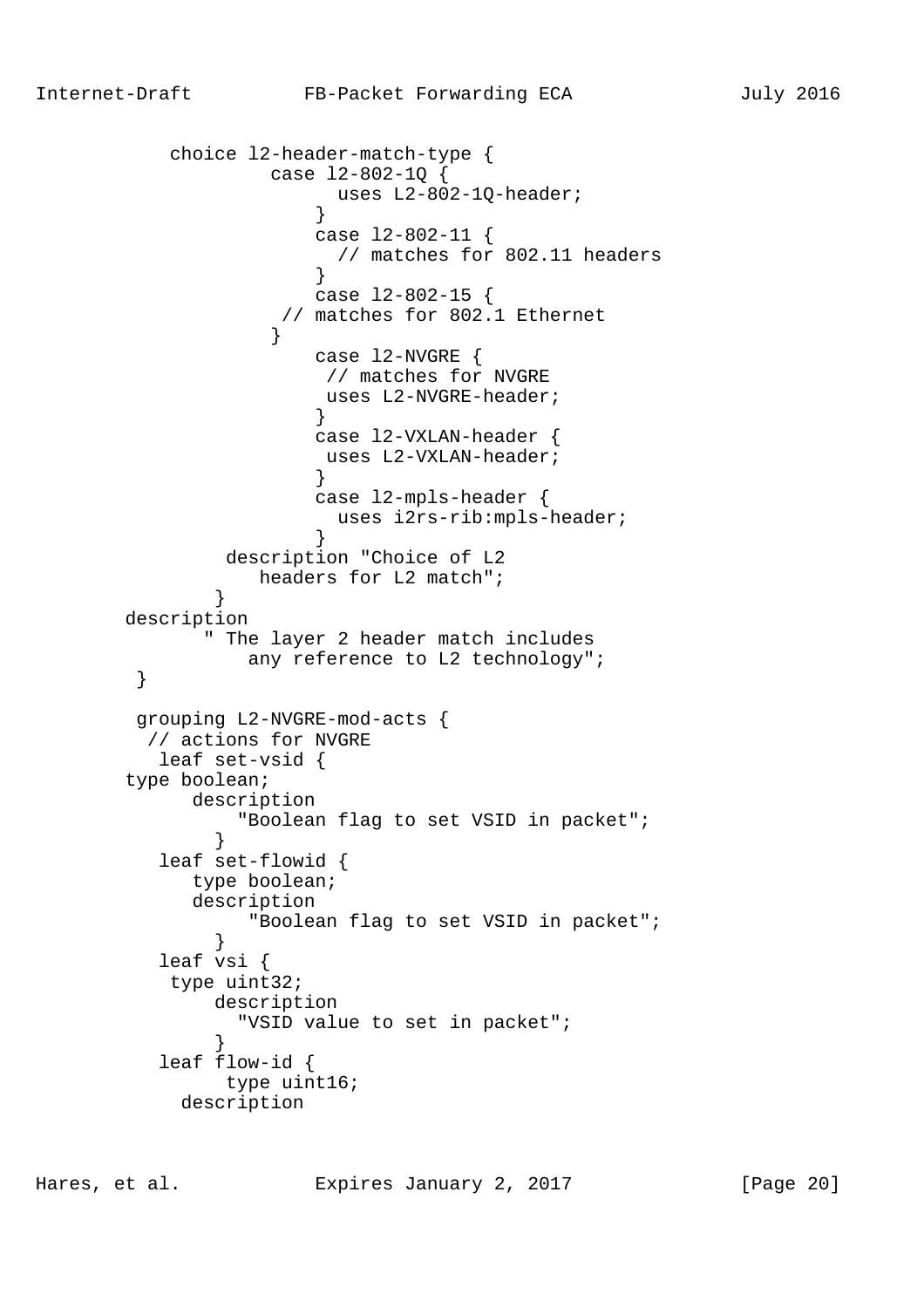```
 "flow-id value to set in packet";
 }
           description "L2-NVRE Actions";
 }
         grouping L2-VXLAN-mod-acts {
           leaf set-network-id {
             type boolean;
              description
                 "flag to set network id in packet";
 }
           leaf network-id {
            type uint32;
                description
                 "network id value to set in packet";
 }
           description "VXLAN header
            modification actions.";
 }
         grouping L2-mpls-mod-acts {
           leaf pop {
           type boolean;
            description
                 "Boolean flag to pop mpls header";
 }
           leaf push {
               type boolean;
            description
                 "Boolean flag to push value into
                mpls header";
 }
           leaf mpls-label {
                type uint32;
                description
                "mpls label to push in header";
 }
               description "MPLS modify
                header actions";
 }
         grouping l2-header-mod-actions {
                leaf l2-802-1Q {
                 type uint8;
                 description "actions for 802.1Q";
 }
                leaf l2-802-11 {
                 type uint8;
```
Hares, et al. Expires January 2, 2017 [Page 21]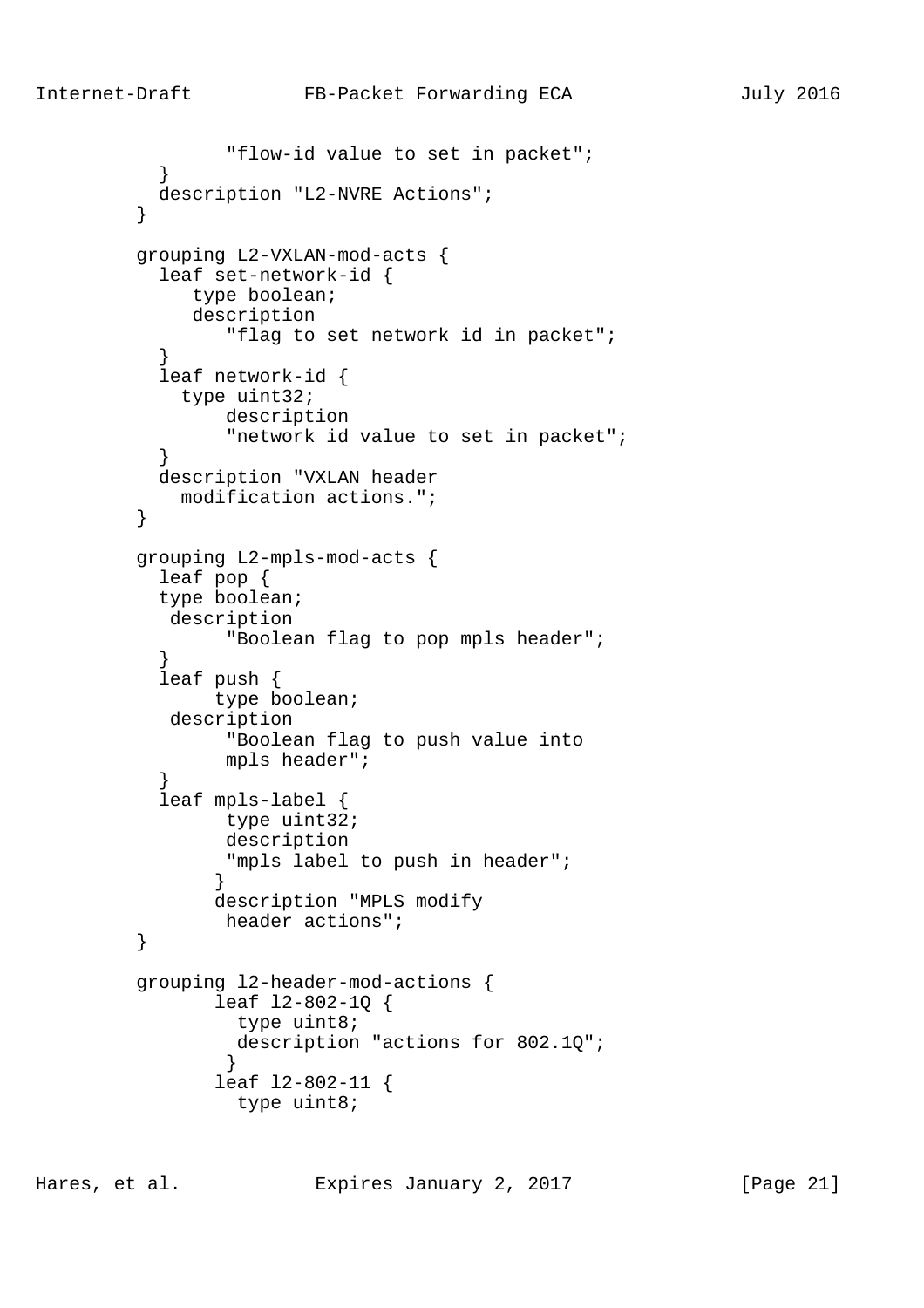```
 description "actions for 802.11";
 }
               leaf l2-802-15 {
                type uint8;
                description "ations for 802.15";
 }
               uses L2-NVGRE-mod-acts;
       uses L2-VXLAN-mod-acts;
               uses L2-mpls-mod-acts;
               description
                " The layer 2 header match includes
        any reference to L2 technology";
 }
       grouping L3-header-match {
           choice L3-header-match-type {
                 case l3-ipv4-hdr {
                   uses i2rs-rib:ipv4-header;
 }
                 case l3-ipv6-hdr {
                   uses i2rs-rib:ipv6-header;
 }
                 case L3-gre-tunnel {
                   uses i2rs-rib:gre-header;
 }
                   description "match for L3
                       headers for IPv4, IPv6,
                        and GRE tunnels";
 }
       description "match for L3 headers";
 }
       grouping ipv4-encapsulate-gre {
           leaf encapsulate {
           type boolean;
              description "flag to encapsulate headers";
 }
            leaf ipv4-dest-address {
                      type inet:ipv4-address;
                      description "Destination Address for GRE header";
 }
               leaf ipv4-source-address {
                       type inet:ipv4-address;
                  description "Source Address for GRE header";
```
Hares, et al. Expires January 2, 2017 [Page 22]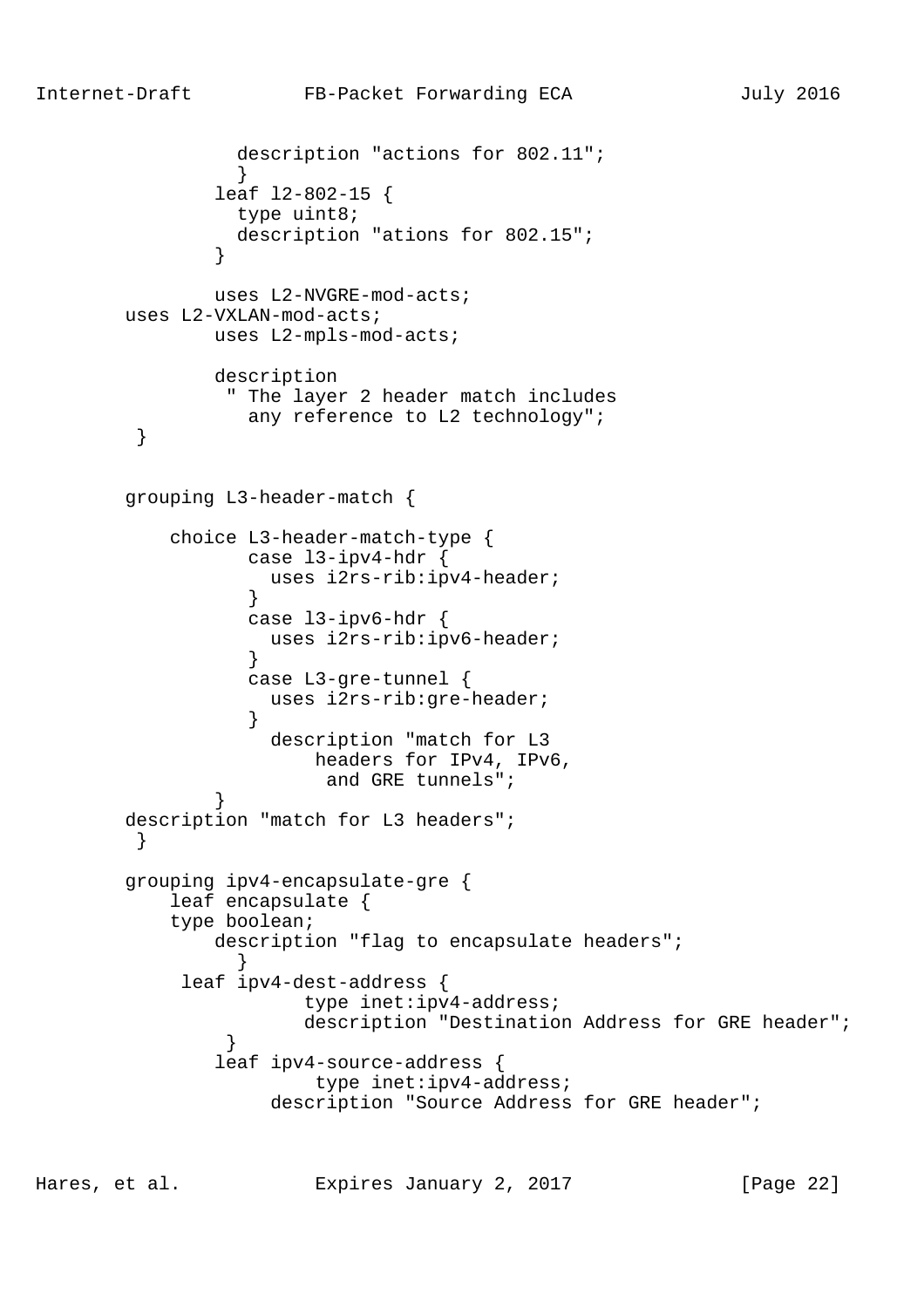```
 }
              description "encapsulation actions for IPv4 headers";
 }
       grouping L3-header-actions {
         choice l3-header-act-type {
              case l3-ipv4-hdr {
                  leaf set-ttl {
                       type boolean;
                      description "flag to set TTL";
 }
                     leaf set-dscp {
                      type boolean;
                       description "flag to set DSCP";
 }
                  leaf ttl-value {
                       type uint8;
                       description "TTL value to set";
 }
                     leaf dscp-val {
            type uint8;
                       description "dscp value to set";
 }
 }
              case l3-ipv6-hdr {
                  leaf set-next-header {
                       type boolean;
                       description
                        "flag to set next routing
                        header in IPv6 header";
 }
                     leaf set-traffic-class {
                       type boolean;
                       description
                        "flag to set traffic class
                        in IPv6 header";
 }
                     leaf set-flow-label {
                       type boolean;
                        description
                        "flag to set flow label
                         in IPv6 header";
 }
                     leaf set-hop-limit {
                        type boolean;
                        description "flag
                        to set hop limit in
```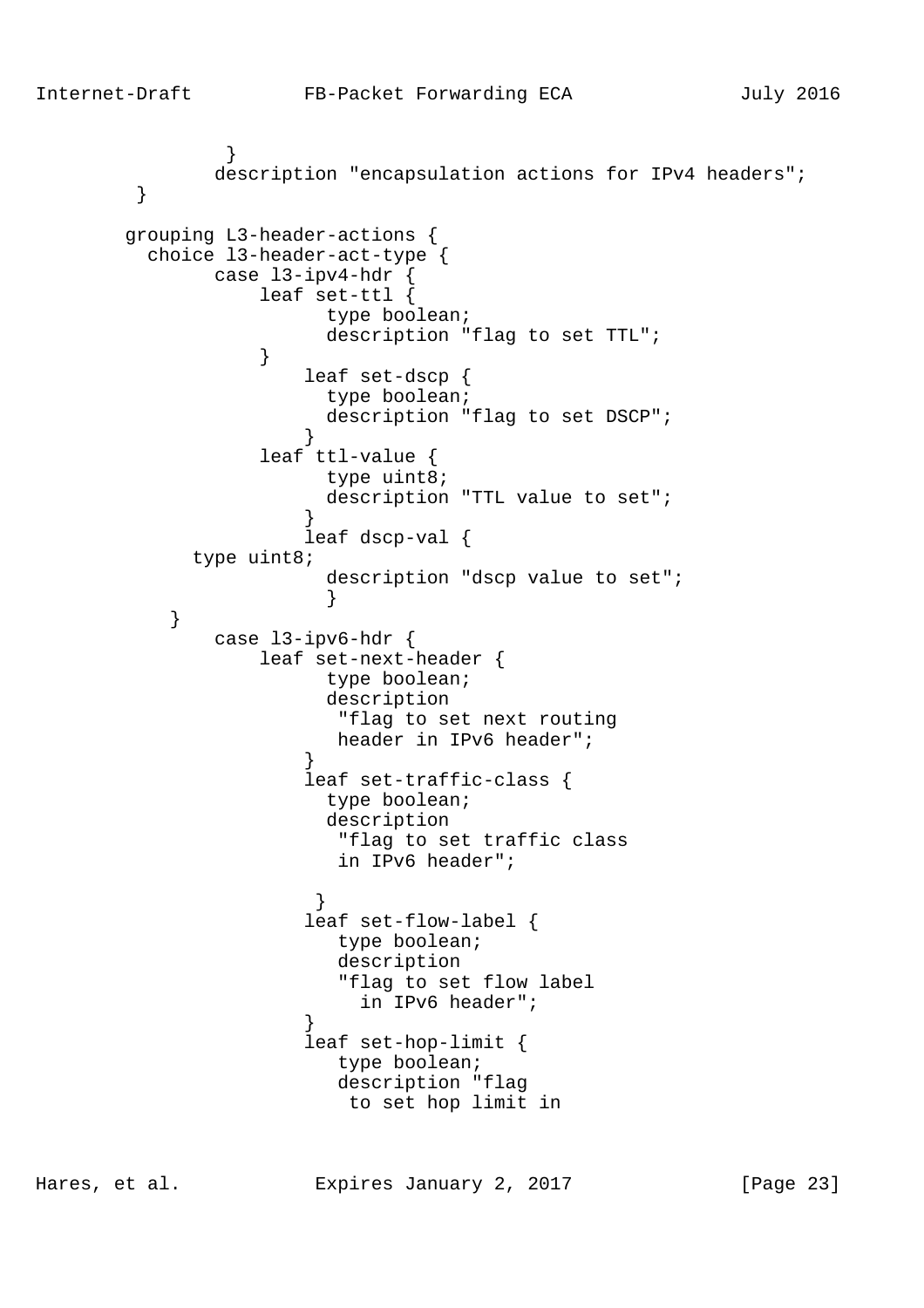L3 packet"; } leaf ipv6-next-header { type uint8; description "value to set in next IPv6 header"; } leaf ipv6-traffic-class { type uint8; description "value to set in traffic class"; } leaf ipv6-flow-label { type uint16; description "value to set in IPOv6 flow label"; } leaf ipv6-hop-limit { type uint8; description "value to set in hop count"; } } case L3-gre-tunnel { leaf decapsulate { type boolean; description "flag to decapsulate GRE packet"; } description "GRE tunnel actions" ; } description "actions that can be performed on L3 header"; } description "actions to be performed on L3 header"; } grouping tcp-header-match { leaf tcp-src-port { type uint16; description "source port match value"; } leaf tcp-dst-port {

Hares, et al. Expires January 2, 2017 [Page 24]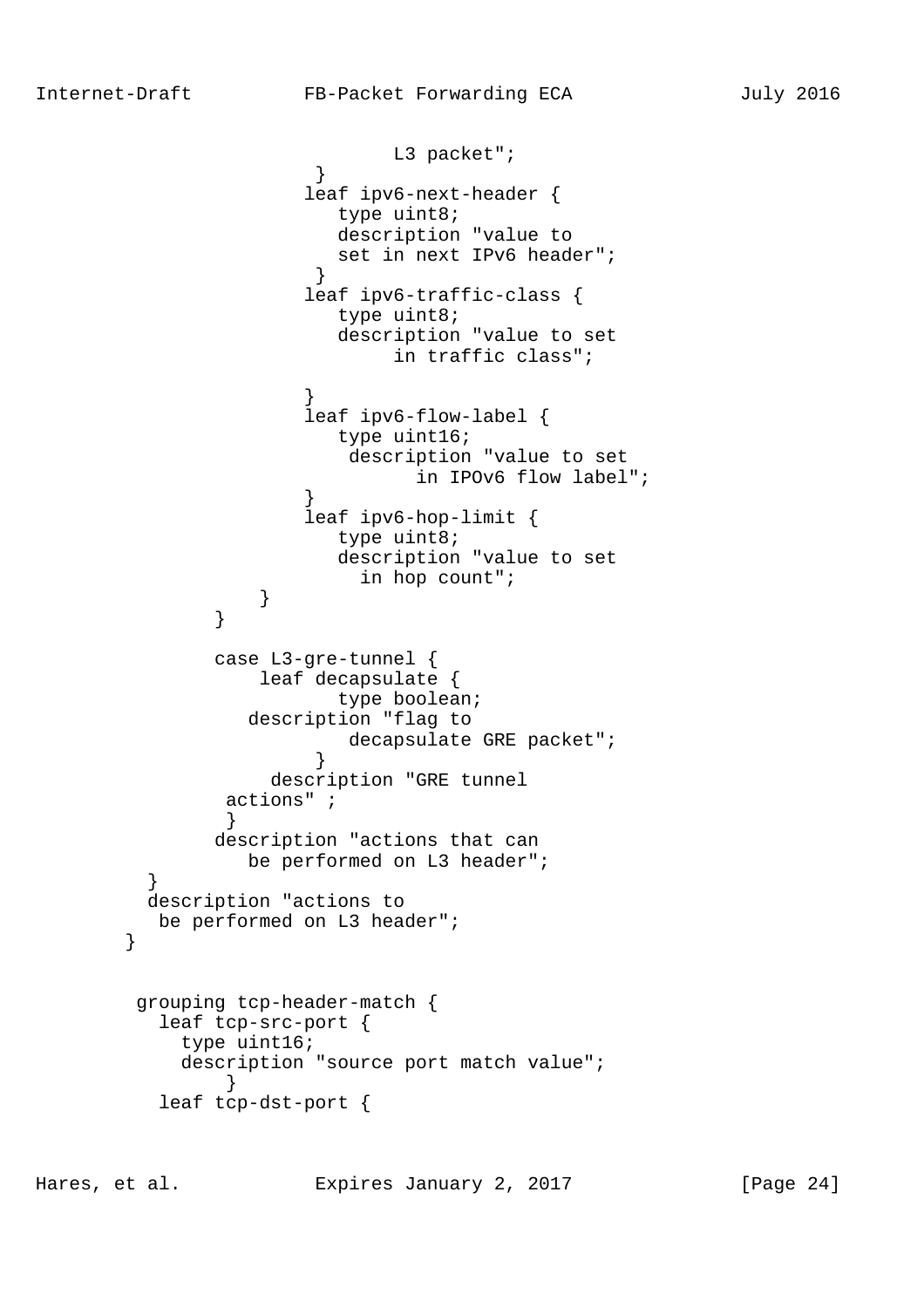```
 type uint16;
         description "dest port value
                 to match";
 }
                leaf sequence-number {
                type uint32;
                 description "sequence number
                  value to match";
 }
                leaf ack-number {
                type uint32;
                description "action value to
                 match";
 }
          description "match for TCP
               header";
        }
         grouping tcp-header-action {
          leaf set-tcp-src-port {
            type boolean;
            description "flag to set
                  source port value";
 }
          leaf set-tcp-dst-port {
           type boolean;
           description "flag to set source port value";
 }
          leaf tcp-s-port {
            type uint16;
            description "source port match value";
 }
          leaf tcp-d-port {
            type uint16;
         description "dest port value
                 to match";
 }
           leaf seq-num {
                 type uint32;
                 description "sequence number
                  value to match";
 }
                leaf ack-num {
                type uint32;
                description "action value to
                 match";
 }
```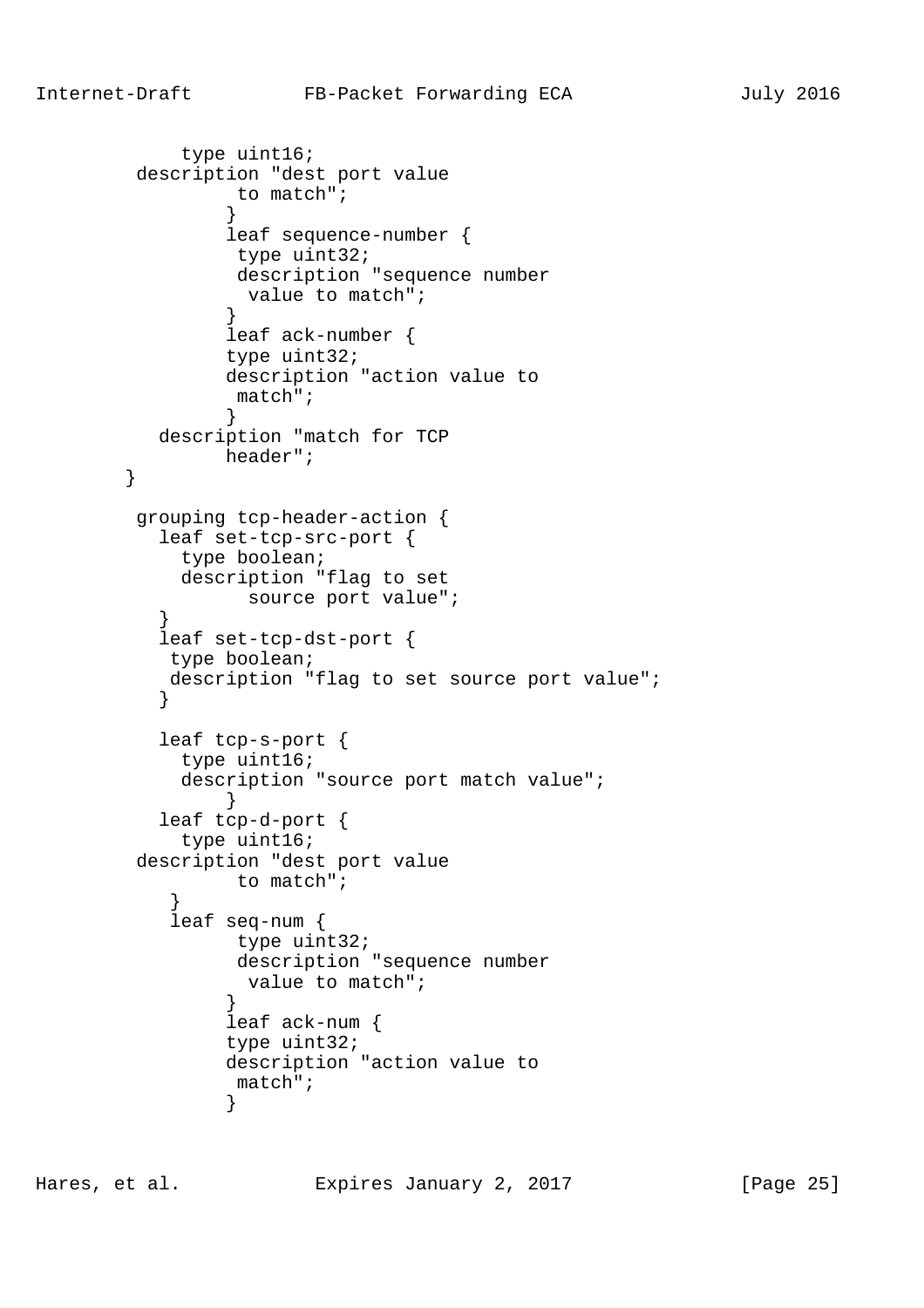```
 description "Actions to
              modify TCP header";
        }
        grouping udp-header-match {
            leaf udp-src-port {
                type uint16;
             description "UDP source
                port match value";<br>}
 }
                leaf udp-dst-port {
                 type uint16;
              description "UDP Destination
                port match value";<br>}
 }
            description "match values for
                 UDP header";
        }
        grouping udp-header-action {
            leaf set-udp-src-port {
                type boolean;
             description "flag to set
                  UDP source port match value";
 }
                leaf set-udp-dst-port {
                type boolean;
             description
                   "flag to set UDP destination port match value";
 }
                leaf udp-s-port {
                type uint16;
             description "UDP source
                port match value";<br>}
 }
                leaf udp-d-port {
                 type uint16;
              description "UDP Destination
                   port match value";
 }
           description "actions to set
            values in UDP header";
        }
        grouping sctp-chunk {
                leaf chunk-type {
```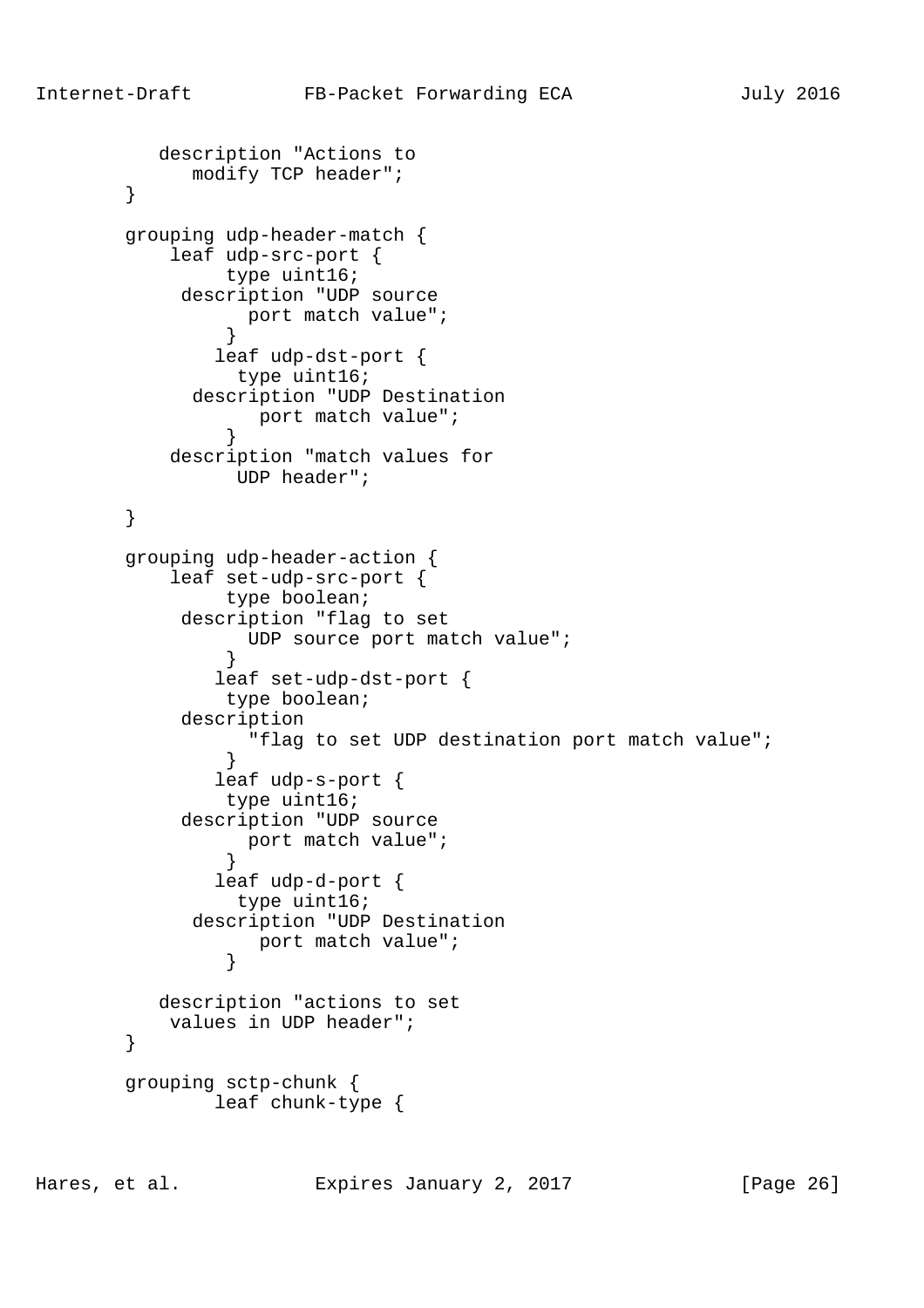```
 type uint8;
                 description "sctp chunk type value";
 }
                leaf chunk-flag {
                 type uint8;
                  description "sctp chunk type
                  flag value";
 }
                leaf chunk-length {
                  type uint16;
                  description "sctp chunk length";
 }
           leaf chunk-data-byte-zero {
                  type uint32;
                 description "byte zero of
                   stcp chunk data";
 }
           description "sctp chunck
            header match fields";
 }
         grouping sctp-header-match {
            uses sctp-chunk;
            leaf stcp-src-port {
                 type uint16;
             description "sctp header match
                  source port value";
 }
                leaf sctp-dst-port {
                type uint16;
              description "sctp header match
                 destination port value";
 }
                leaf sctp-verify-tag {
                type uint32;
             description "sctp header match
                  verification tag value";
 }
                description "SCTP header
                    match values";
        }
        grouping sctp-header-action {
            leaf set-stcp-src-port {
                 type boolean;
            description "set source port in sctp header";
```
Hares, et al. Expires January 2, 2017 [Page 27]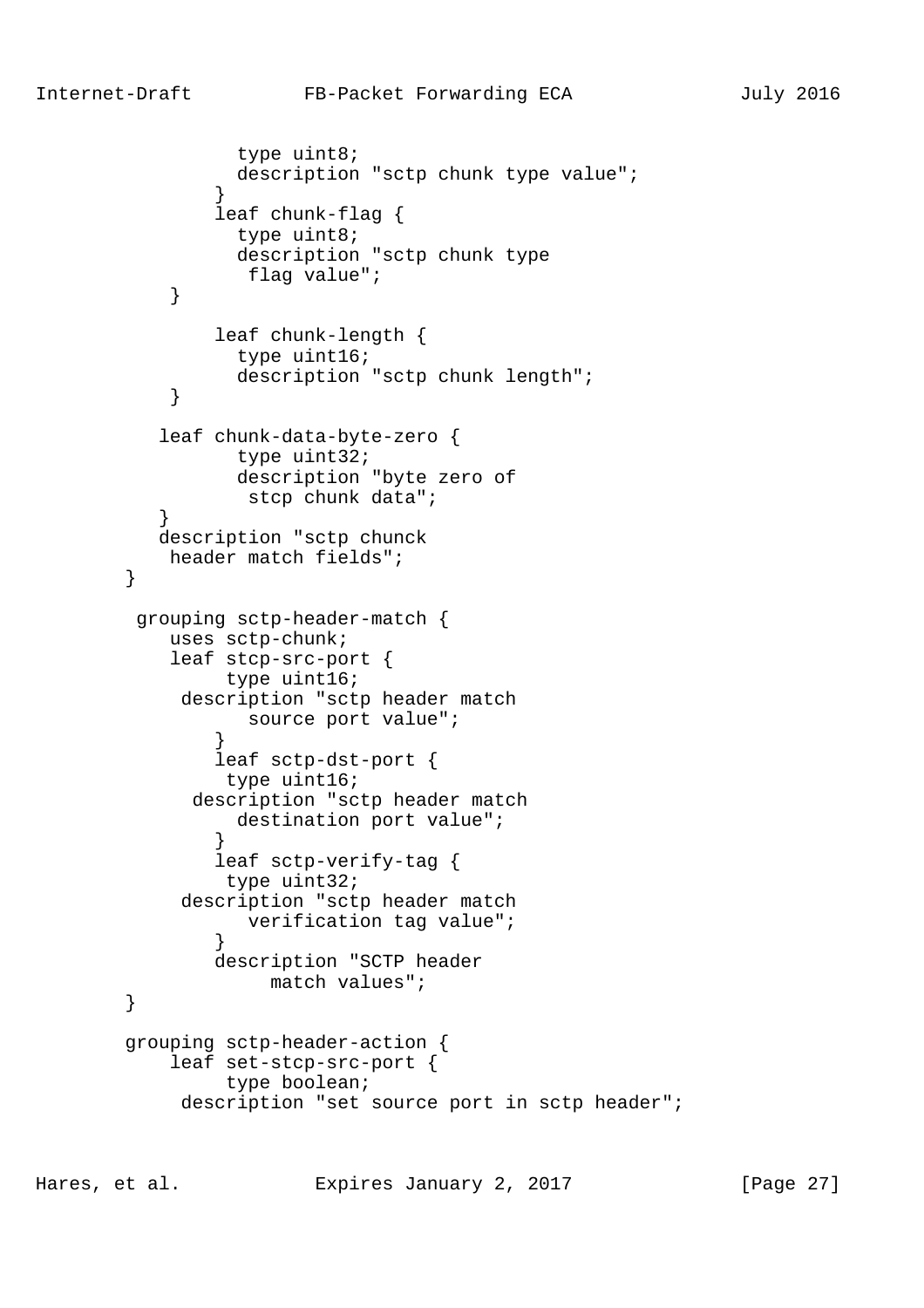```
 }
               leaf set-stcp-dst-port {
               type boolean;
           description "set destination port in sctp header";
 }
               leaf set-stcp-chunk1 {
               type boolean;
           description "set chunk value in sctp header";
 }
               leaf chunk-type-value {
                type uint8;
               description "sctp chunk type value";
 }
              leaf chunk-flag-value {
                type uint8;
                description "sctp chunk type
                 flag value";
 }
              leaf chunk-len {
                type uint16;
                description "sctp chunk length";
 }
          leaf chunk-data-bzero {
                type uint32;
                description "byte zero of
                 stcp chunk data";
 }
         description "sctp qos actions";
       grouping L4-header-match {
            choice l4-header-match-type {
                 case l4-tcp-header {
                   uses tcp-header-match;
 }
                 case l4-udp-header {
                  uses udp-header-match;
 }
                 case l4-sctp {
                  uses sctp-header-match;
 }
               description "L4 match
               header choices";
 }
           description "L4 header
```
}

Hares, et al. Expires January 2, 2017 [Page 28]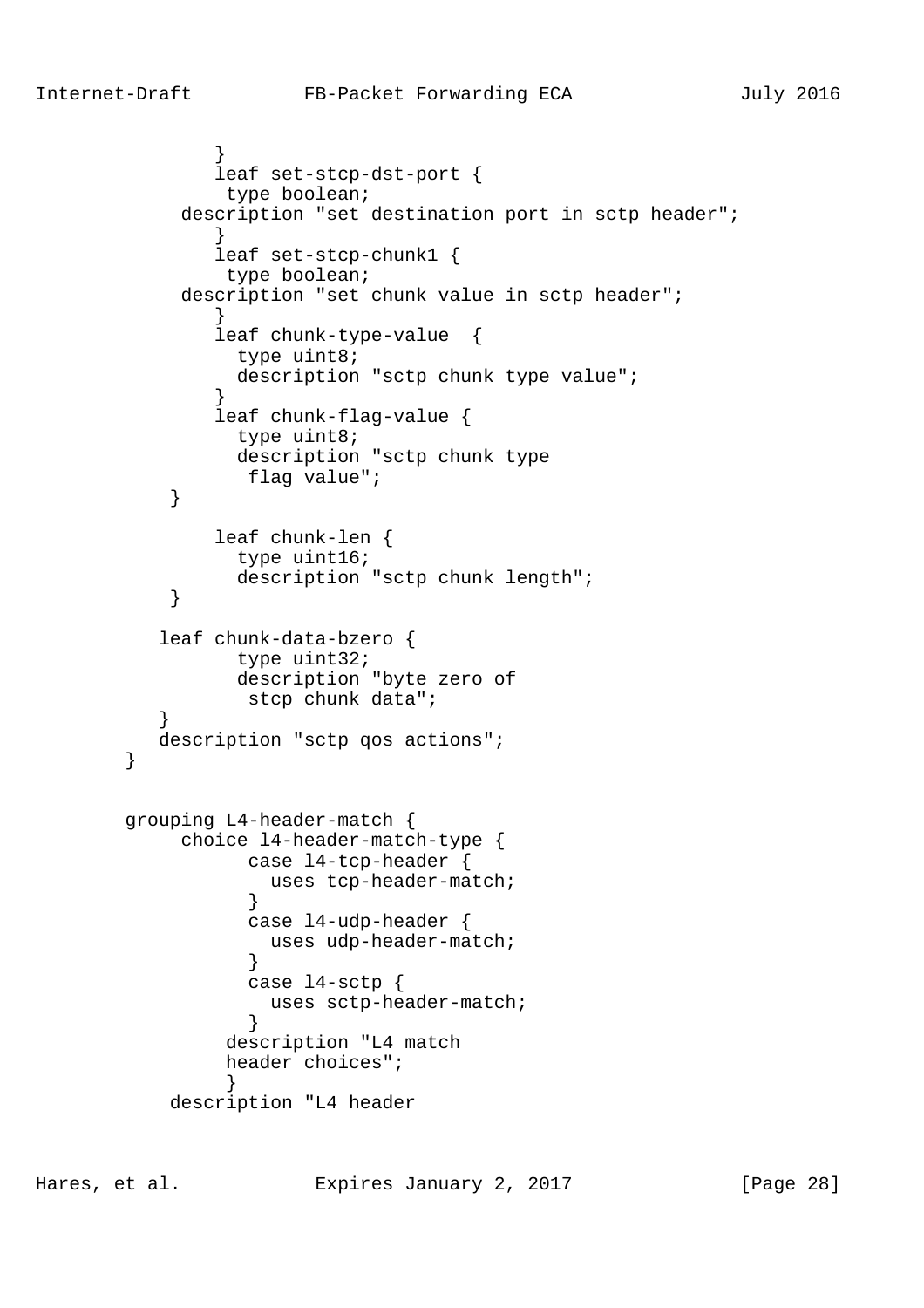```
 match type";
        }
        grouping L4-header-actions {
             uses tcp-header-action;
             uses udp-header-action;
             uses sctp-header-action;
                description "L4 header matches";
 }
    grouping service-header-match {
                choice service-header-match-type {
                  case sf-chain-meta-match {
                   description "uses
                   sfc-sfc:service-function-chain-grouping:
                   + sfc-sfc:service-function-chain";
 }
                   case sf-path-meta-match {
                   description "uses
                        sfc-spf:service-function-paths:
                        + sfc-spf:service-function-path";
 }
                description "SFC header match
                 choices";
 }
            description "SFC header and path
                 matches";
        }
        grouping sfc-header-actions {
                choice service-header-match-type {
                  case sf-chain-meta-match {
                    leaf set-chain {
                          type boolean;
                       description "flag to set
                          chain in sfc. Should
                          be amended to use SFC service
                          chain matching.
                         uses sfc-sfc:service-function-chain-grouping:
                          + sfc-sfc:service-function-chain";
 }
 }
                  case sf-path-meta-match {
                    leaf set-path {
                         type boolean;
                     description "flag to set path in
                         sfc header. Amend to use sfc-spf
```
Hares, et al. Expires January 2, 2017 [Page 29]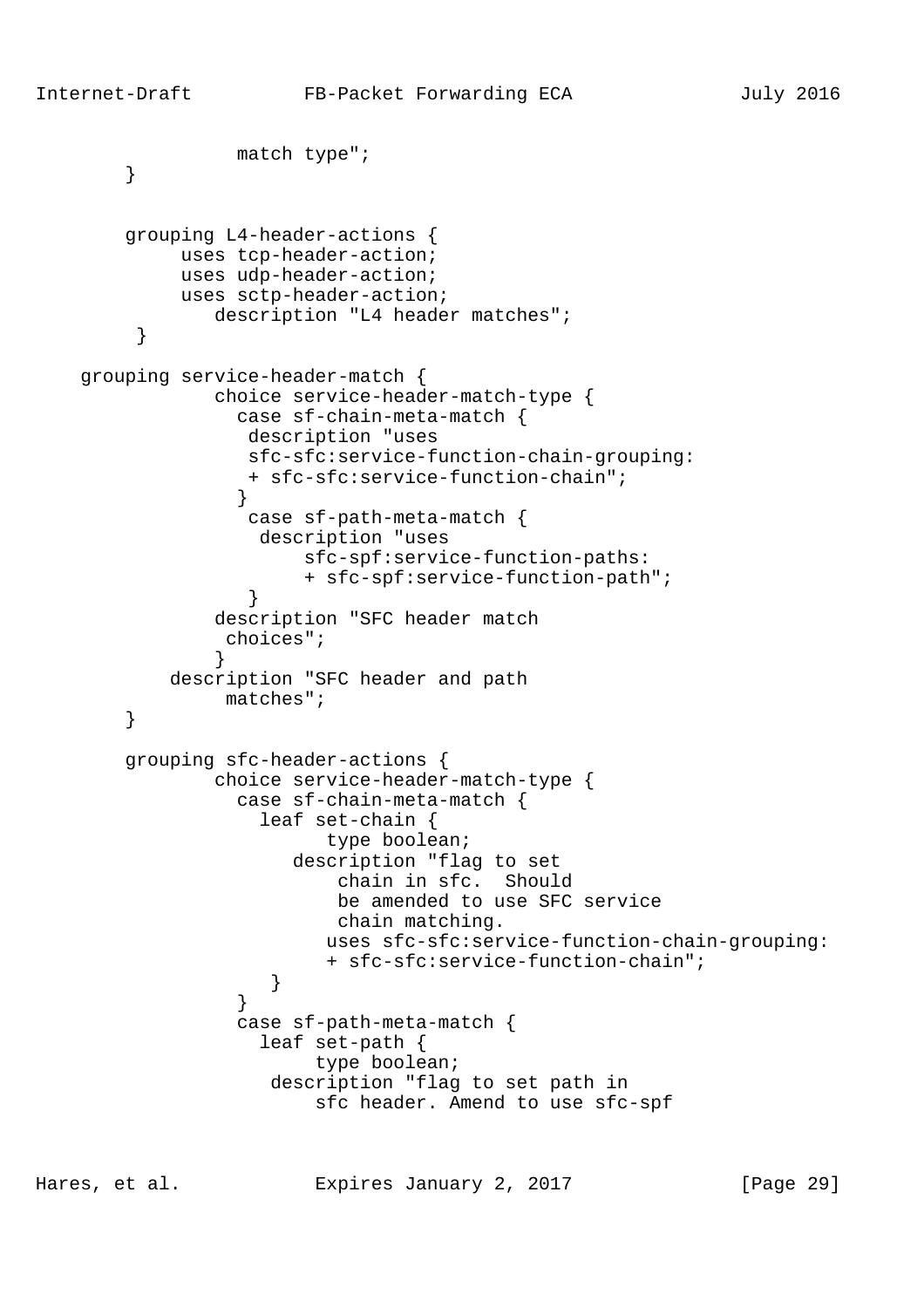```
 function headers. Uses
                         sfc-spf:service-function-paths:
                         + sfc-spf:service-function-path.";
 }
 }
                description "choices in SFC for
                 chain match and path match.";
 }
          description "modify action for
            SFC header.";
        }
   grouping rule_status {
          leaf rule-status {
            type string;
                description "status information
                free form string.";
 }
          leaf rule-inactive-reason {
            type string;
            description "description of
                why rule is inactive";
 }
          leaf rule-install-reason {
            type string;
            description "response on rule installed";
 }
          leaf rule-installer {
            type string;
            description "client id of installer";
 }
          leaf refcnt {
            type uint16;
        description "reference count on rule. ";
      }
      description
           "rule operational status";
        }
// group status
        grouping groups-status {
          list group_opstate {
            key "grp-name";
            leaf grp-name {
            type string;
           description "eca group name";
 }
```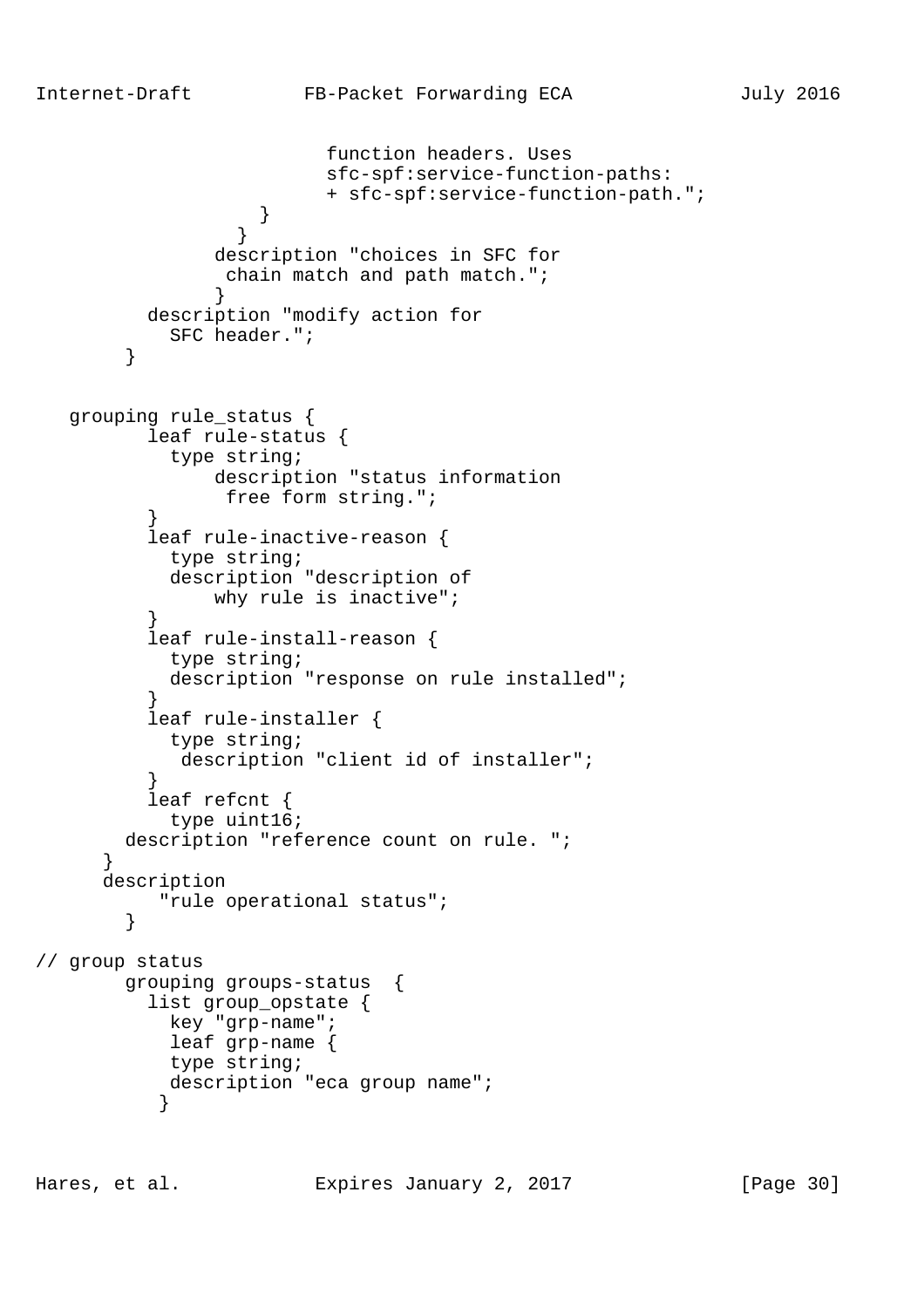```
 leaf rules-installed {
            type uint32;
               description "rules in
                group installed";
 }
           list rules_status {
            key "rule-name";
               leaf rule-name {
                type string;
                description "name of rule ";
 }
 leaf rule-order {
                type uint32;
                description "rule-order";
 }
               description "rules per
               group";
 }
           description "group operational
        status";<br>}
 }
        description "group to rules
        list";
 }
// links between rule to group
         grouping rule-group-link {
          list rule-group {
           key rule-name;
           leaf rule-name {
            type string;
            description "rule name";
 }
           leaf group-name {
             type string;
                 description "group name";
 }
           description "link between
            group and link";
 }
          description "rule-name to
           group link";
        }
// rule status by name
        grouping rules_opstate {
          list rules status {
```
Hares, et al. Expires January 2, 2017 [Page 31]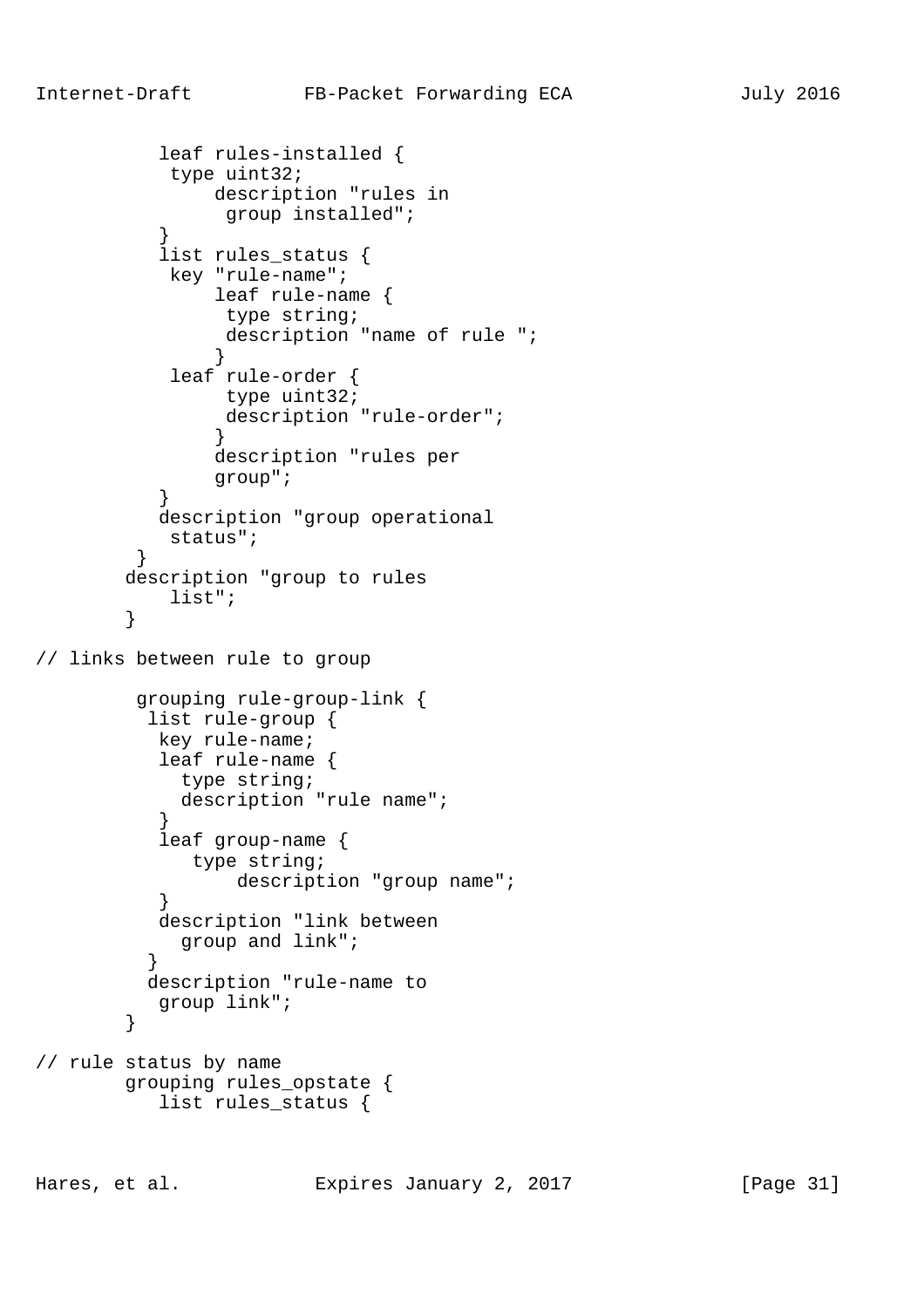key "rule-order rule-name"; leaf rule-order { type uint32; description "order of rules"; } leaf rule-name { type string; description "rule name"; } uses rule status; description "eca rule list"; } description "rules operational state"; } // rule statistics by name and order grouping rules\_opstats { list rule-stat { key "rule-order rule-name"; leaf rule-order { type uint32; description "order of rules"; } leaf rule-name { type string; description "name of rule"; } leaf pkts-matched { type uint64; description "number of packets that matched filter"; } leaf pkts-modified { type uint64; description "number of packets that filter caused to be modified"; } leaf pkts-dropped { type uint64; description "number of packets that filter caused to be modified"; } leaf bytes-dropped { type uint64; description "number of

Hares, et al. Expires January 2, 2017 [Page 32]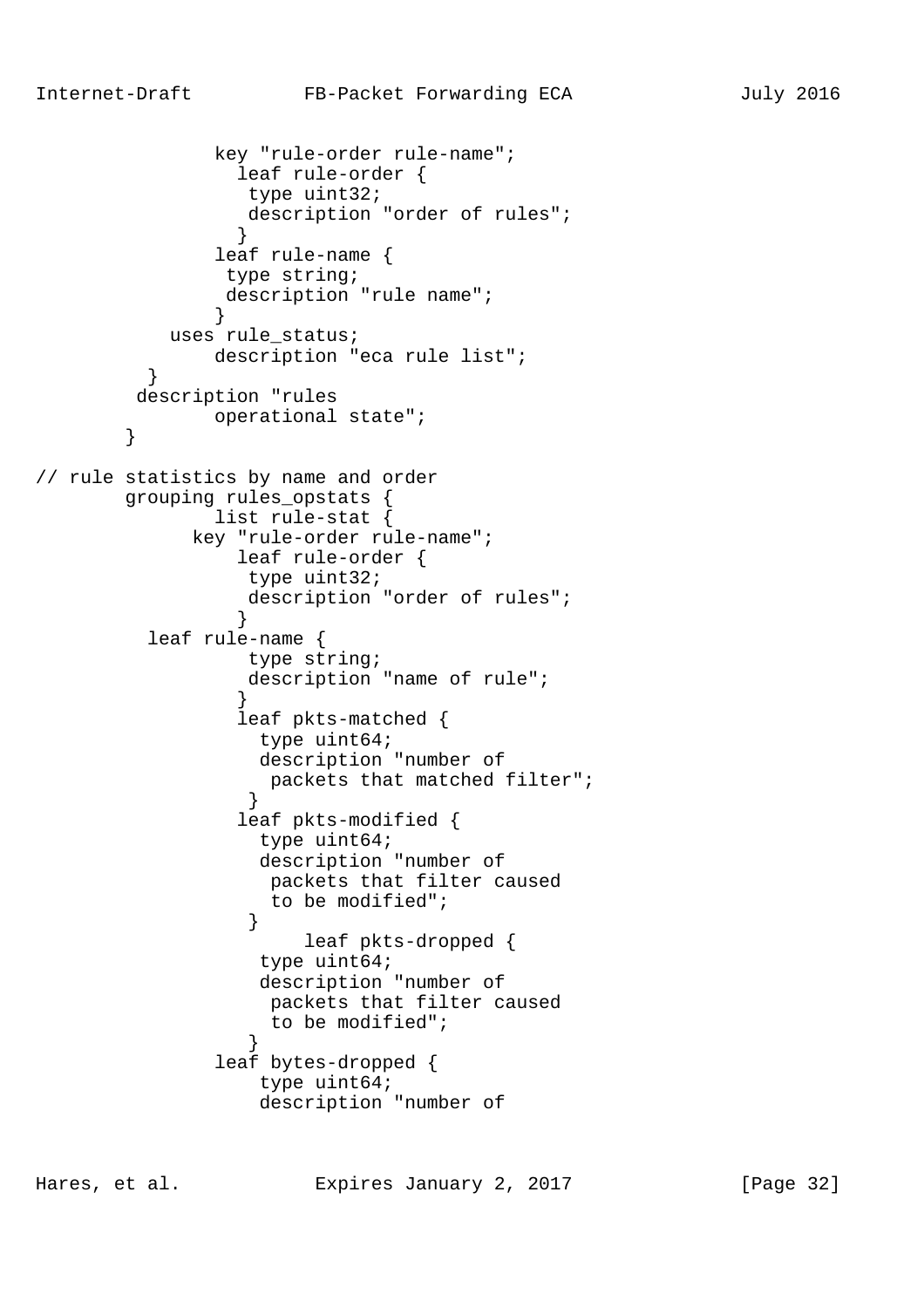```
 packets that filter caused
                    to be modified";
 }
                  leaf pkts-forwarded {
                   type uint64;
                   description "number of
                   packets that filter caused
                   to be forwarded.";
 }
                   leaf bytes-forwarded {
                   type uint64;
                   description "number of
                   packets that filter caused
                   to be forwarded.";
 }
                      description "list of
                      operational statistics for each
                      rule.";
 }
                description "statistics
                   on packet filter matches, and
                   based on matches on many were
       modified and/or forwarded";<br>}
 }
   grouping packet-size-match {
         leaf l1-size-match {
           type uint32;
           description "L1 packet match size.";
 }
         leaf l2-size-match {
           type uint32;
               description "L2 packet match size.";
 }
         leaf l3-size-match {
           type uint32;
           description "L3 packet match size.";
 }
         leaf l4-size-match {
           type uint32;
           description "L4 packet match size.";
 }
         leaf service-meta-size {
           type uint32;
           description "service meta info match size.";
```
Hares, et al. Expires January 2, 2017 [Page 33]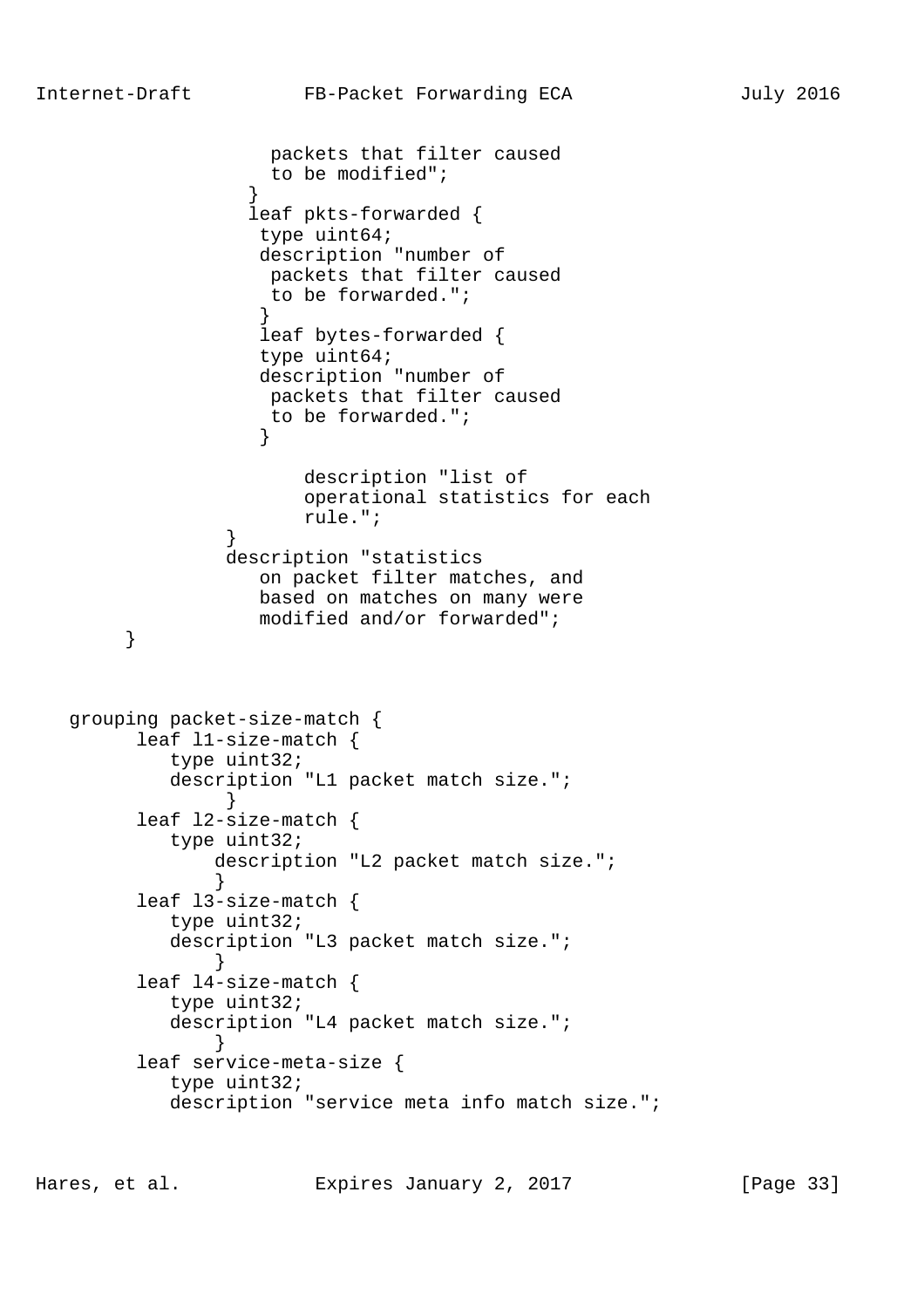```
 }
         leaf service-meta-payload {
               type uint32;
          description "service meta-play match size";
 }
     description "packet size by layer
        only non-zero values are matched";
 }
        grouping time-day-match {
      leaf hour {
           type uint8;
           description "hour
              of day in 24 hours.
               (add range)";
 }
          leaf minute {
           type uint8;
                description
                "minute in day.";
 }
          leaf second {
           type uint8;
                description
         "second in day.";<br>}
 }
        description "matches for
          time of day.";
        }
        grouping user-event-match {
       leaf user-name {
           type string;
           description "name of user
                event";
 }
           leaf match-string {
           type string;
               description "user match
               string";
 }
        description "matches for
          time of day.";
```
Hares, et al. Expires January 2, 2017 [Page 34]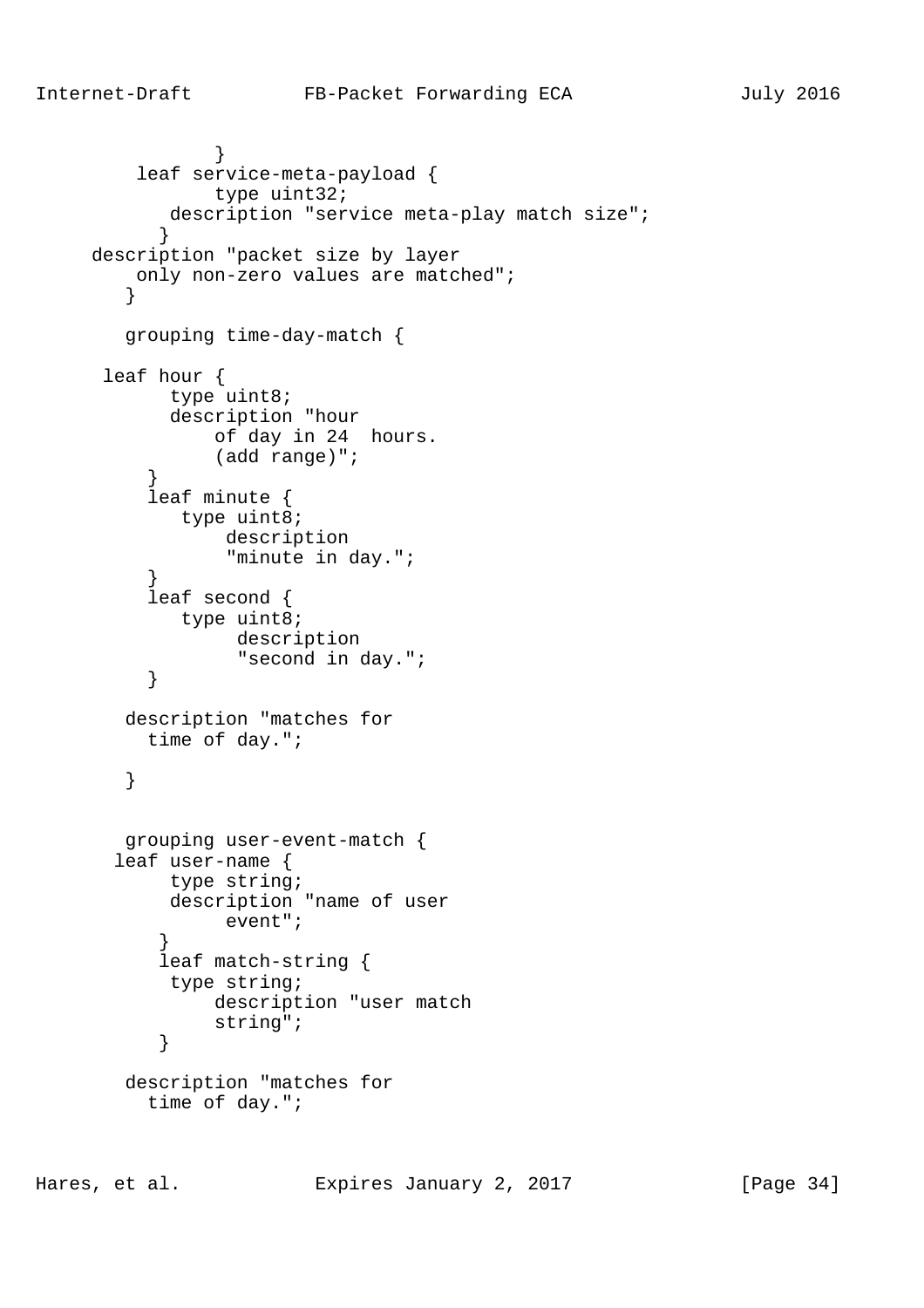} grouping eca-event-matches { uses time-day-match; uses user-event-match; description "matches for events which include: time of day, and user specified matches."; } grouping eca-pkt-matches { uses interface-match; uses L1-header-match; uses L2-header-match; uses L3-header-match; uses L4-header-match; uses service-header-match; uses packet-size-match; description "ECA matches"; } grouping user-status-matches { leaf user { type string; description "user"; } leaf region { type string; description "region"; } leaf state { type string; description "state"; } leaf user-status { type string; description "status of user"; } description "user status matches - region, target, location"; }

Hares, et al. Expires January 2, 2017 [Page 35]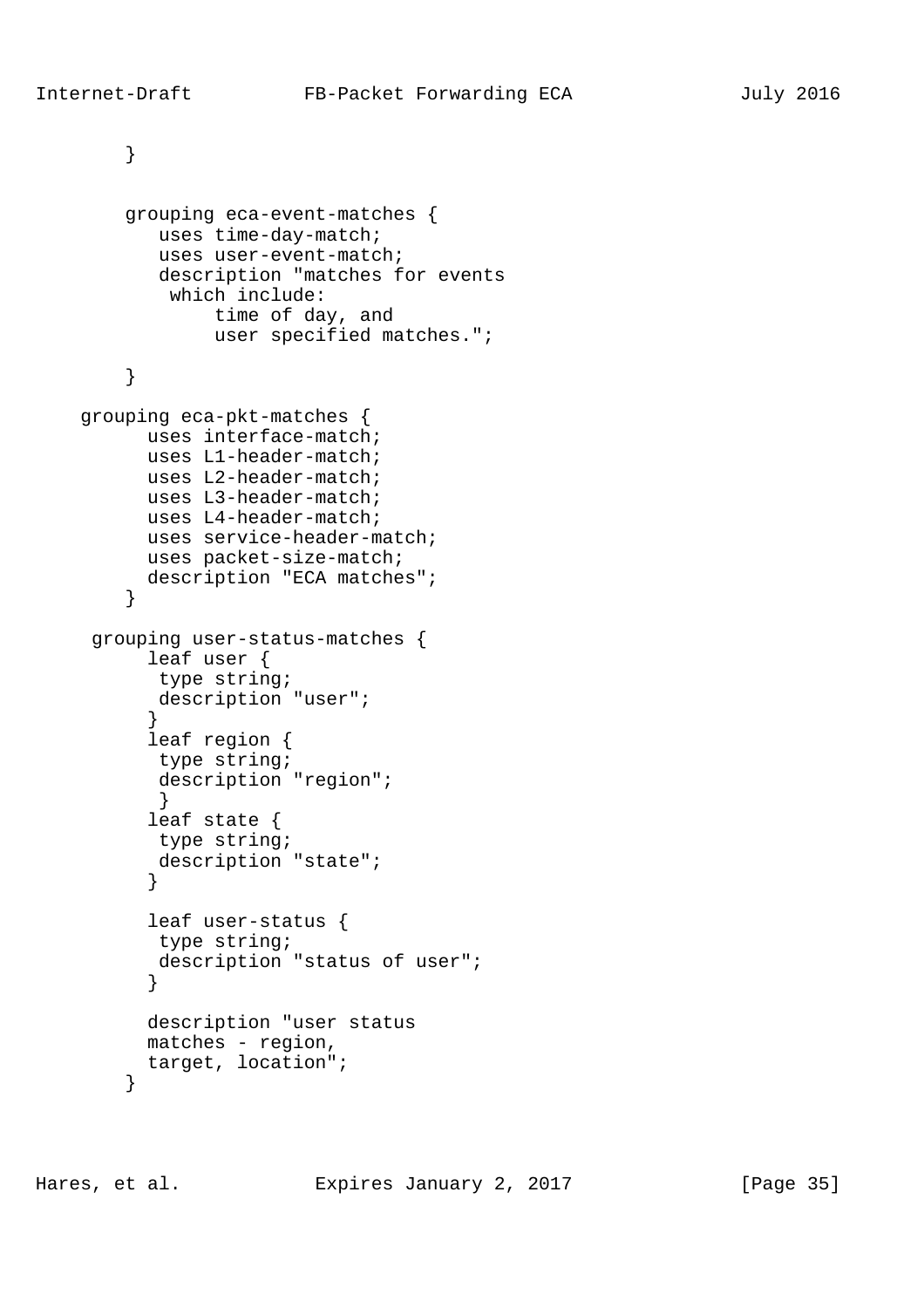```
 grouping eca-condition-matches {
           uses eca-pkt-matches;
           uses user-status-matches;
           description "pkt
            and user status matches";
        }
        grouping eca-qos-actions {
          leaf cnt-actions {
            type uint32;
            description "count of ECA actions";
 }
          list qos-actions {
             key "action-id";
             leaf action-id {
             type uint32;
             description "action id";
 }
             uses interface-actions;
             uses L1-header-actions;
             uses l2-header-mod-actions;
             uses L3-header-actions;
             uses L4-header-actions;
            description "ECA set or change
             packet Actions. Actions may be
                 added here for interface,
                 L1, L2, L3, L4 nad service forwarding
                 headers.";
 }
          description "eca- qos actions";
 }
         grouping ip-next-fwd {
                leaf rib-name {
                  type string;
                  description "name of RIB";
 }
          leaf next-hop-name {
            type string;
                description "name of next hop";
 }
          description "ECA set or change
                packet Actions";
 }
        grouping eca-ingress-actions {
          leaf permit {
```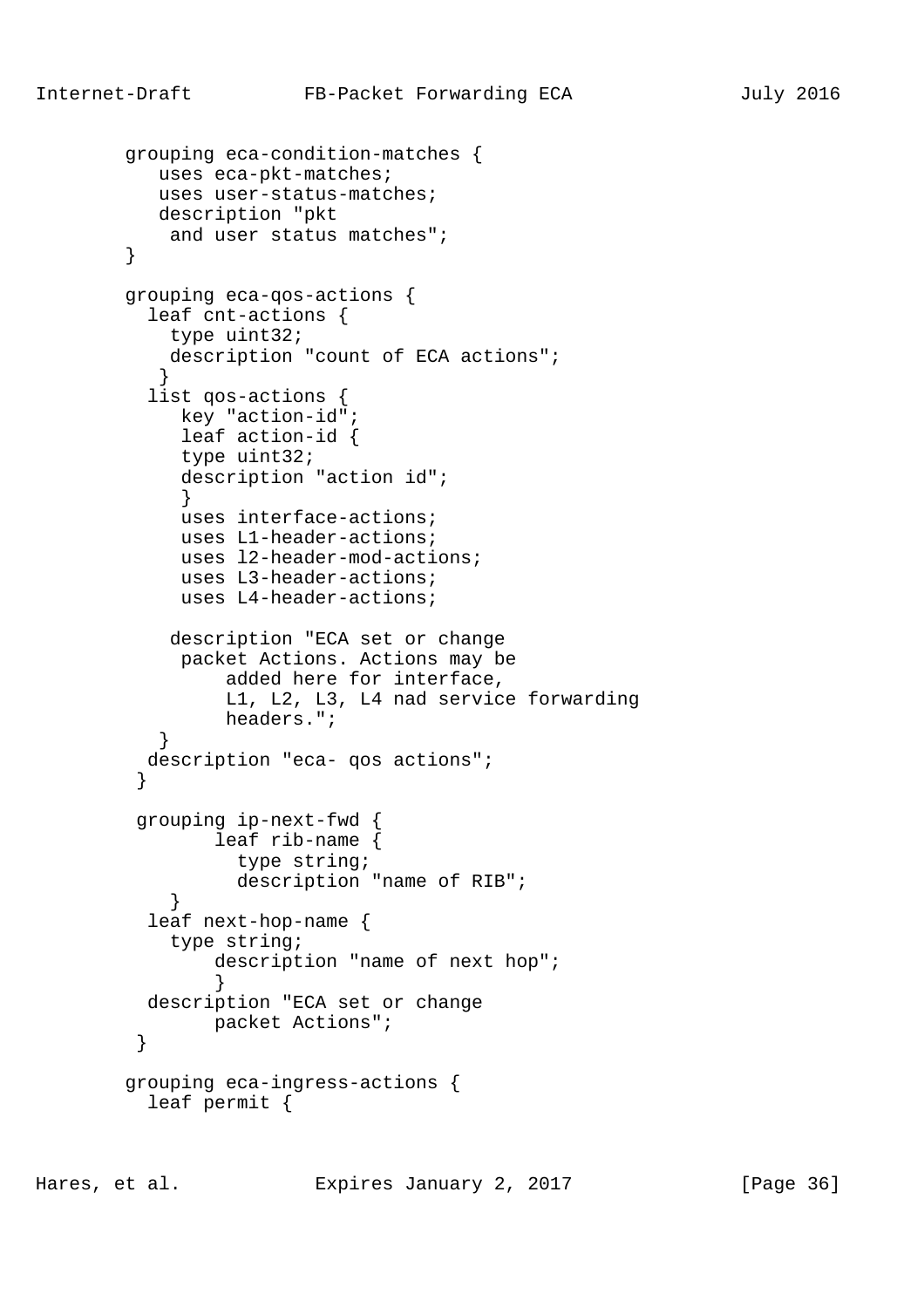```
 type boolean;
           description "permit ingress
            traffic. False
                means to deny.";
 }
           leaf mirror {
           type boolean;
           description "copy bytes
            ingressed to mirror port";
 }
          description "ingress eca match";
 }
        grouping eca-fwd-actions {
      leaf interface-fwd {
             type if:interface-ref;
             description "name of interface to forward on";
 }
      uses i2rs-rib:nexthop;
          uses ip-next-fwd;
          leaf drop-packet {
           type boolean;
           description "drop packet flag";
 }
          description "ECA forwarding actions";
         }
  grouping eca-security-actions {
      leaf actions-exist {
        type boolean;
        description "existance of
        eca security actions";
      }
     description "content actions
          for security. Needs more
          description.";
  }
  grouping eca-egress-actions {
    leaf packet-rate {
          type uint32;
          description "maximum packet-rate";
    }
   leaf byte-rate {
           type uint64;
          description "maximum byte-rate ";
 }
   description "packet security actions";
```
Hares, et al. Expires January 2, 2017 [Page 37]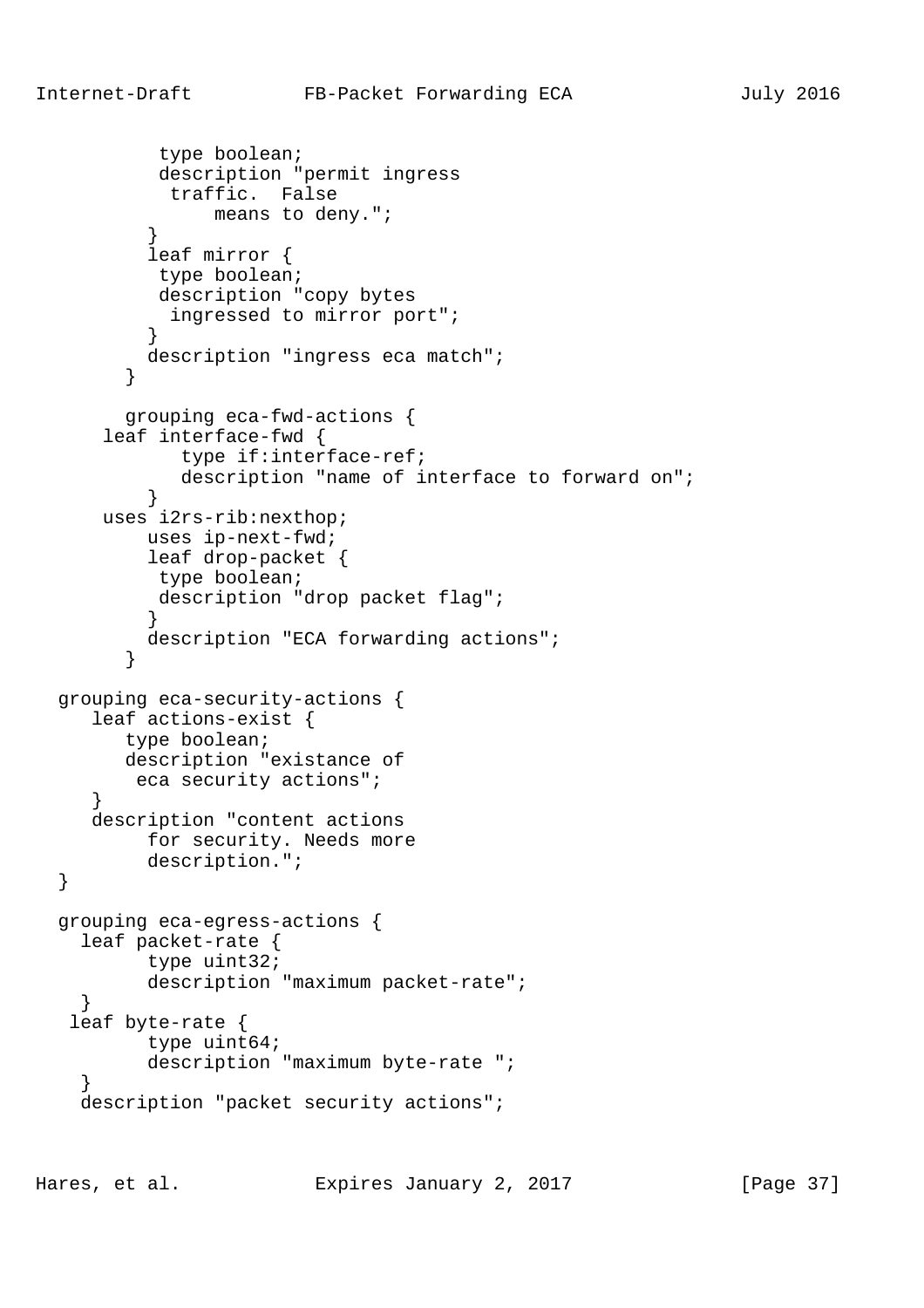}

```
 grouping policy-conflict-resolution {
          list resolution-strategy {
           key "strategy-id";
           leaf strategy-id {
             type uint32;
             description "Id for strategy";
 }
           leaf stategy-name {
            type string;
                description "name of strategy";
 }
           leaf filter-strategy {
             type string;
             description "type of resolution";
 }
           leaf global-strategy {
             type boolean;
             description "global strategy";
 }
          leaf mandatory-strategy {
           type boolean;
          description "required strategy";
 }
          leaf local-strategy {
           type boolean;
           description "local strategy";
 }
          leaf resolution-fcn {
           type uint64;
           description "resolution function id ";
 }
          leaf resolution-value {
           type uint64;
           description "resolution value";
 }
          leaf resolution-info {
           type string;
          description "resolution info";
 }
          list associate-ext-data {
             key "ext-data-id";
                 leaf ext-data-id {
                   type uint64;
                   description "ID of external data";
```
Hares, et al. Expires January 2, 2017 [Page 38]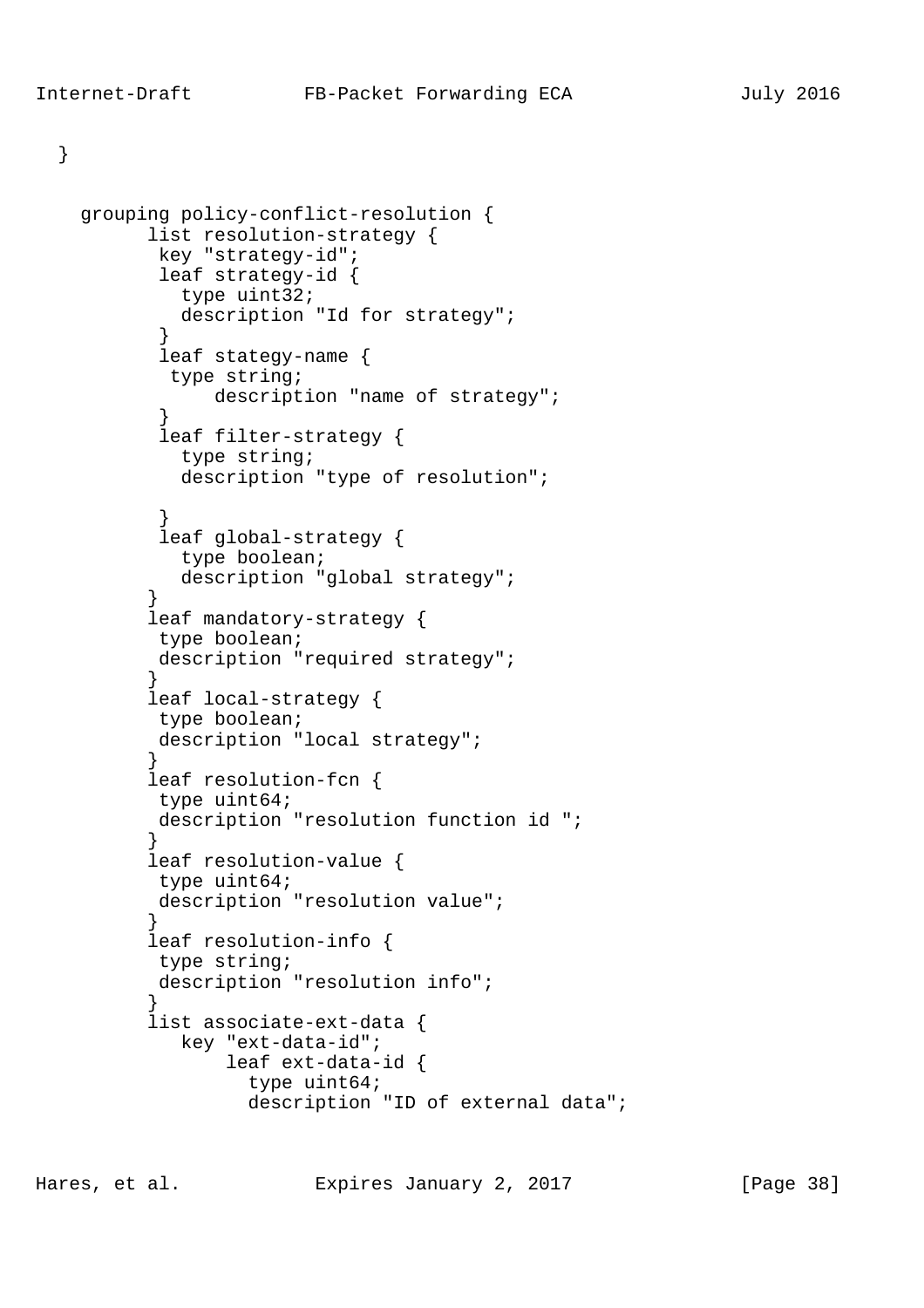```
 }
                leaf ext-data {
                  type string;
                  description "external data";
 }
               description "linked external data";
 }
          description "list of strategies";
 }
          description "policy conflict
           resolution strategies";
        }
        grouping cfg-external-data {
          list cfg-ext-data {
            key "cfg-ext-data-id";
            leaf cfg-ext-data-id {
            type uint64;
            description "id for external data";
 }
            leaf data-type {
            type uint32;
            description "external data type ID";
 }
            leaf priority {
             type uint64;
             description "priority of data";
            }
            leaf other-data {
            type string;
            description "string
                 external data";
 }
          description "external data";
 }
         description "external data list";
     grouping pkt-eca-policy-set {
         list groups {
            key "group-name";
                leaf group-name {
                 type string;
                 description
                  "name of group of rules";
 }
```
}

Hares, et al. Expires January 2, 2017 [Page 39]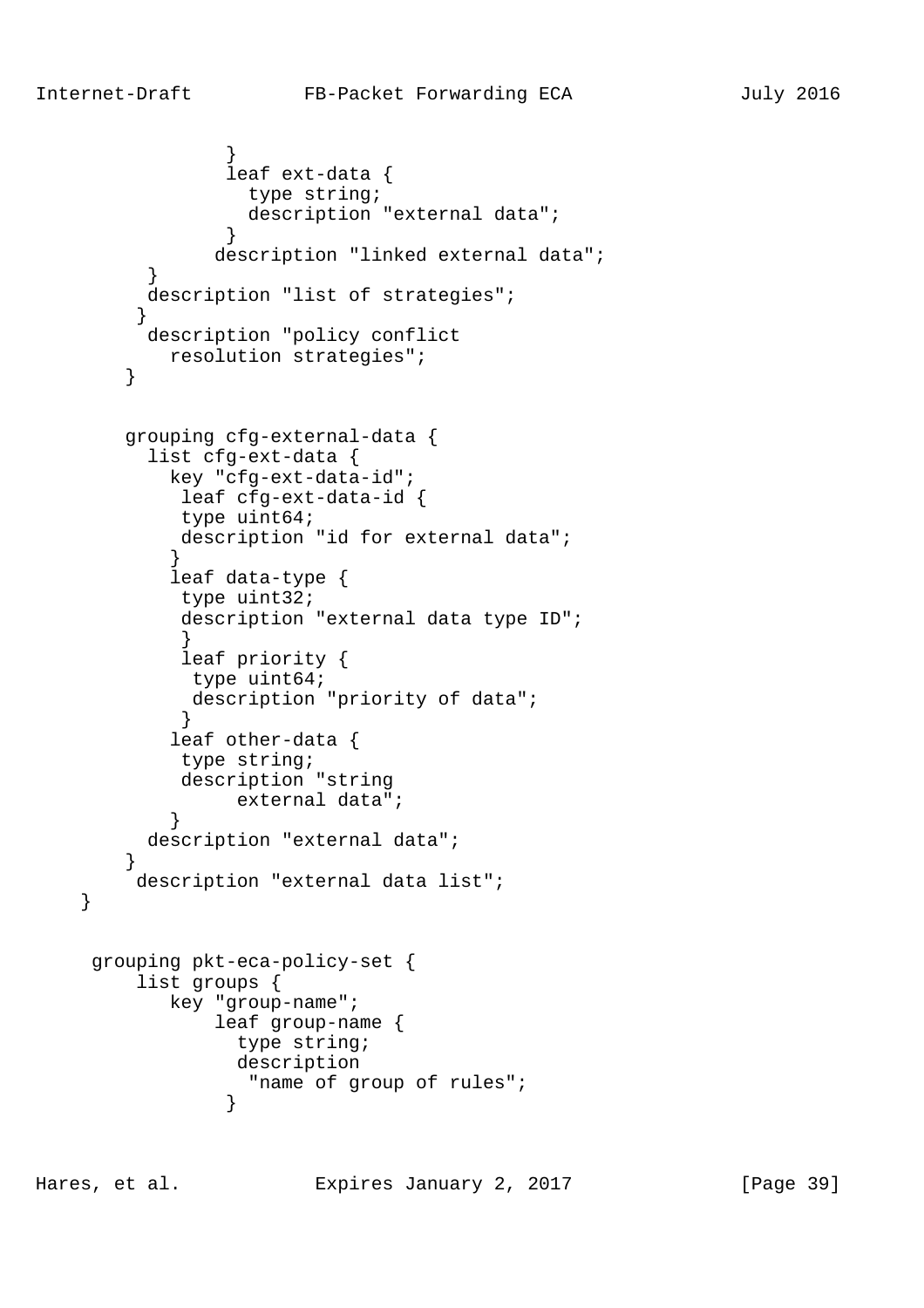```
 leaf vrf-name {
                 type string;
                 description "VRF name";
 }
               uses rt:address-family;
                list group-rule-list {
                 key "rule-name";
                 leaf rule-name {
                  type string;
                  description "name of rule";
 }
                 leaf rule-order-id {
                  type uint16;
                       description "rule-order-id";
 }
                  description "rules per group";
 }
               description "pkt eca rule groups";
 }
          list eca-rules {
               key "order-id";
               ordered-by user;
                leaf order-id {
                  type uint16;
                  description "Number of order
               in ordered list (ascending)";<br>}
 }
                leaf eca-rule-name {
                   type string;
                       description "name of rule";
 }
                leaf installer {
                  type string;
                  description
                        "Id of I2RS client
                        that installs this rule.";
 }
                 uses eca-event-matches;
                 uses eca-ingress-actions;
                 uses eca-qos-actions;
                 uses eca-security-actions;
                 uses eca-fwd-actions;
                 uses eca-egress-actions;
                 uses cfg-external-data;
                 uses policy-conflict-resolution;
                 description "ECA rules";
           } // end of rule
```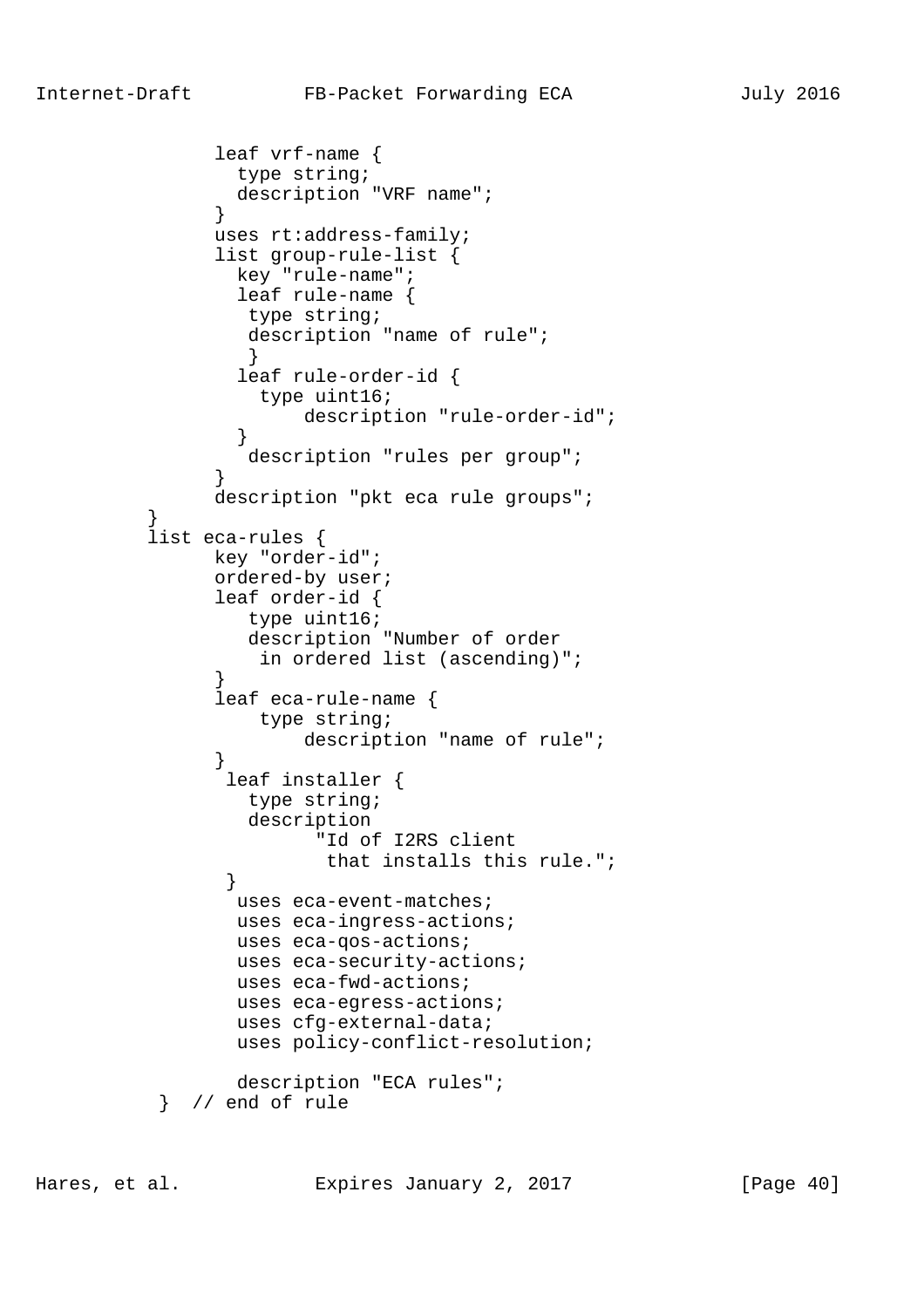```
 description "Policy sets.";
   }
   grouping pkt-eca-opstate {
   uses groups-status;
       uses rule-group-link;
   uses rules_opstate;
       uses rules_opstats;
        description "pkt eca policy
         op-state main";
   }
 container pkt-eca-policy-opstate {
   config "false";
```

```
 uses pkt-eca-opstate;
 description "operational state";
 }
```

```
 }
```
<CODE ENDS>

6. IANA Considerations

 This draft requests IANA Assign a urn in the IETF yang module space for:

"urn:ietf:params:xml:ns:yang:ietf-pkt-eca-policy";

associated prefix "pkt-eca";

7. Security Considerations

 These generic filters are used in the I2RS FB-RIBs to filter packets in a traffic stream, act to modify packets, and forward data packets. These I2RS filters operate dynamically at same level as currently deployed configured filter-based RIBs to filter, change, and forward traffic. The dynamic nature of this protocol requires that I2RS Filters track the installer of group information and rules.

 This section will be augmented after a discussion with security experts.

Hares, et al. Expires January 2, 2017 [Page 41]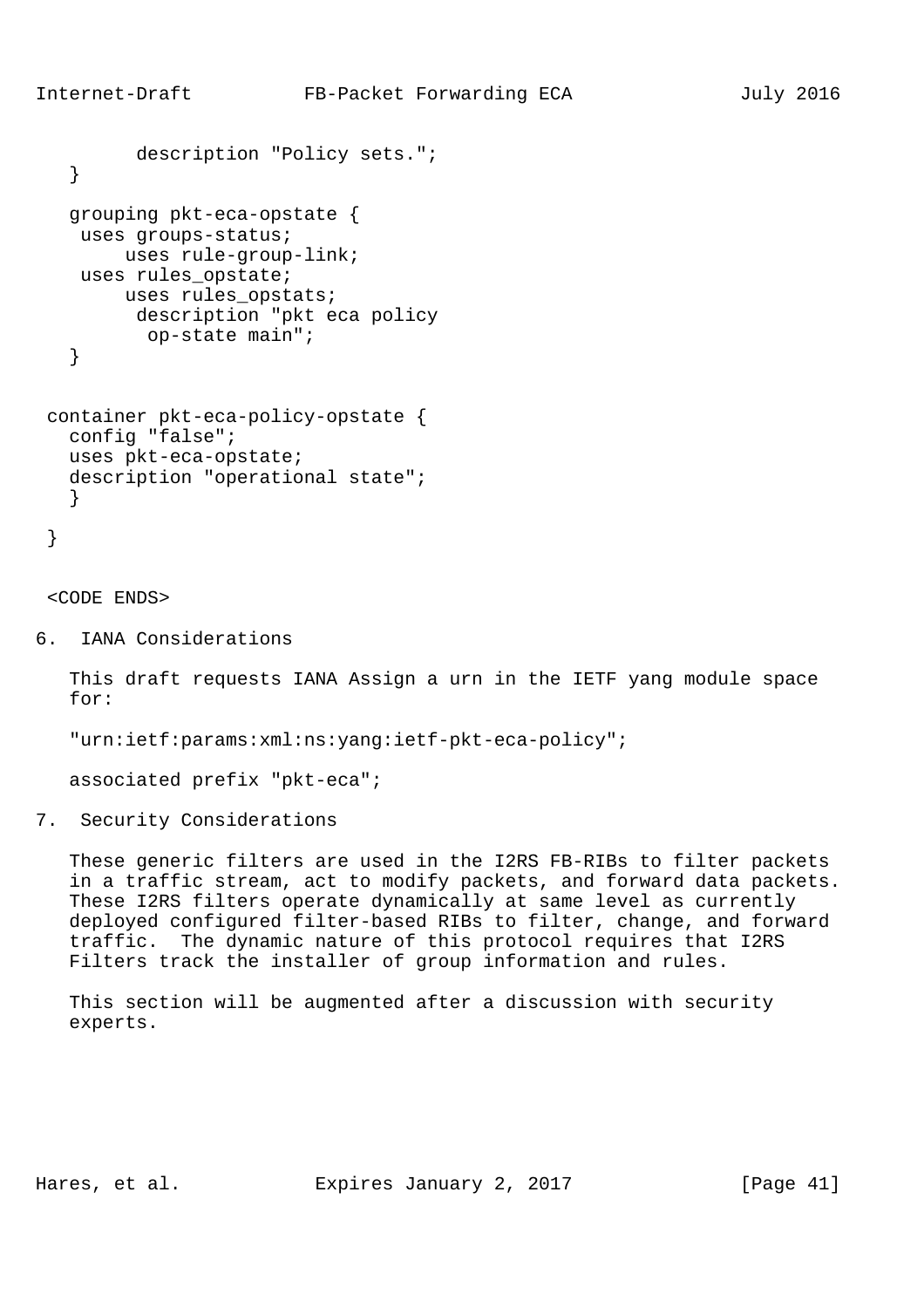8. Informative References

[I-D.ietf-i2rs-architecture]

 Atlas, A., Halpern, J., Hares, S., Ward, D., and T. Nadeau, "An Architecture for the Interface to the Routing System", draft-ietf-i2rs-architecture-15 (work in progress), April 2016.

[I-D.ietf-i2rs-rib-info-model]

 Bahadur, N., Kini, S., and J. Medved, "Routing Information Base Info Model", draft-ietf-i2rs-rib-info-model-08 (work in progress), October 2015.

[I-D.ietf-netconf-restconf]

 Bierman, A., Bjorklund, M., and K. Watsen, "RESTCONF Protocol", draft-ietf-netconf-restconf-14 (work in progress), June 2016.

[I-D.ietf-netmod-acl-model]

 Bogdanovic, D., Koushik, K., Huang, L., and D. Blair, "Network Access Control List (ACL) YANG Data Model", draft-ietf-netmod-acl-model-07 (work in progress), March 2016.

- [RFC2119] Bradner, S., "Key words for use in RFCs to Indicate Requirement Levels", BCP 14, RFC 2119, DOI 10.17487/RFC2119, March 1997, <http://www.rfc-editor.org/info/rfc2119>.
- [RFC3060] Moore, B., Ellesson, E., Strassner, J., and A. Westerinen, "Policy Core Information Model -- Version 1 Specification", RFC 3060, DOI 10.17487/RFC3060, February 2001, <http://www.rfc-editor.org/info/rfc3060>.
- [RFC3460] Moore, B., Ed., "Policy Core Information Model (PCIM) Extensions", RFC 3460, DOI 10.17487/RFC3460, January 2003, <http://www.rfc-editor.org/info/rfc3460>.
- [RFC3644] Snir, Y., Ramberg, Y., Strassner, J., Cohen, R., and B. Moore, "Policy Quality of Service (QoS) Information Model", RFC 3644, DOI 10.17487/RFC3644, November 2003, <http://www.rfc-editor.org/info/rfc3644>.

Authors' Addresses

Hares, et al. Expires January 2, 2017 [Page 42]